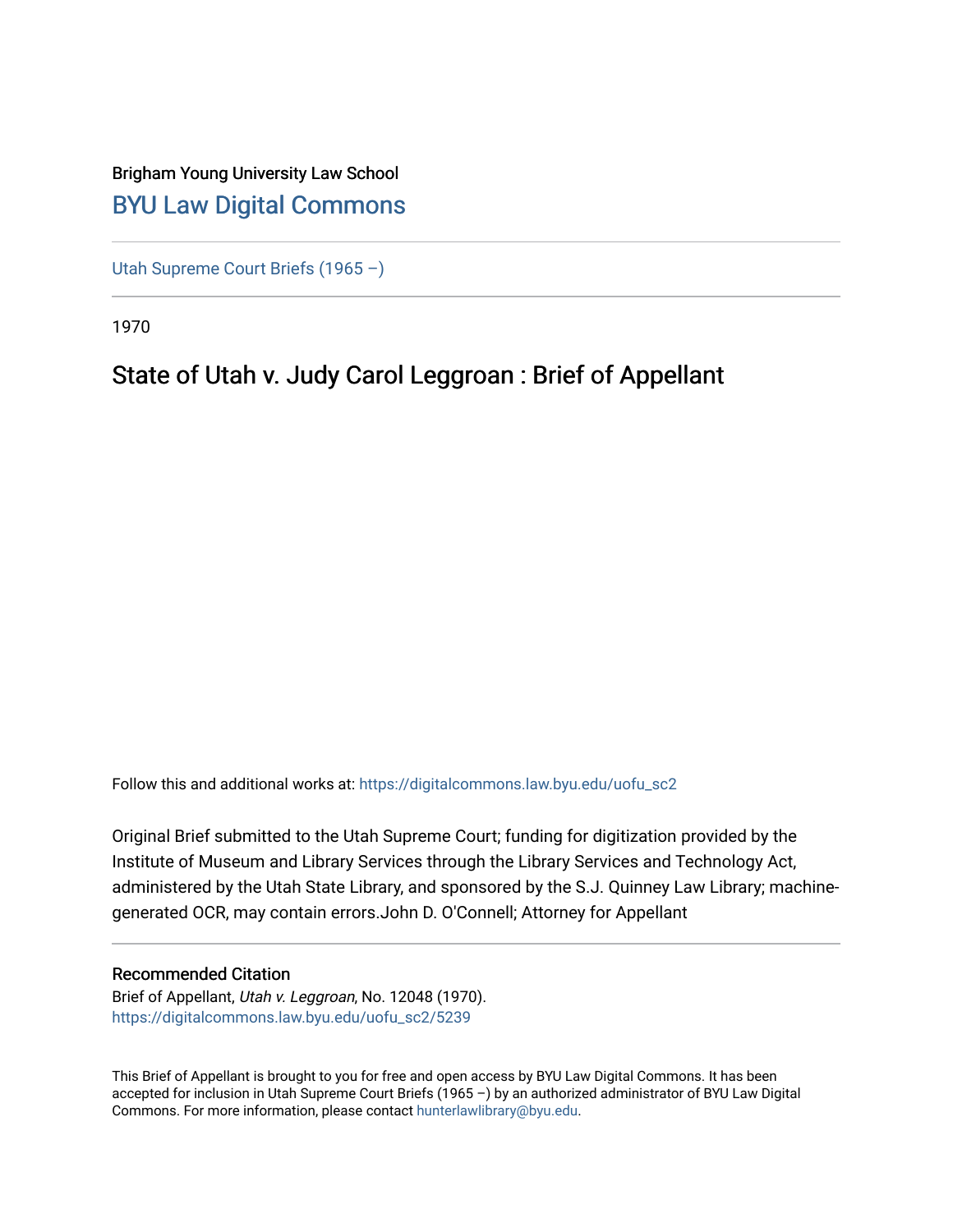# IN THE SUPREME COURT OF THE STATE OF UTAH

STATE OF UTAH,

Plaintiff-Respondent,

 $-\nabla S$ .

JUDY CAROL LEGGROAN.

Defendant-Appellant.

Case No. 12048

BRIEF OF APPELLANT

Appeal from the Judgment of the Third Judicial District Court, Salt Lake County, State of Utah Honorable D. Frank Wilkins, Presiding

> JOHN D. O'CONNELL Legal Defender

231 East Fourth South Salt Lake City, Utah Attorney for Appellant

VERNON ROMNEY Attorney General, State of Utah

State Capitol Salt Lake City, Utah **Attorney for Respondent** 

UUE 2-1 1570

Clerk, Supreme Court, Utah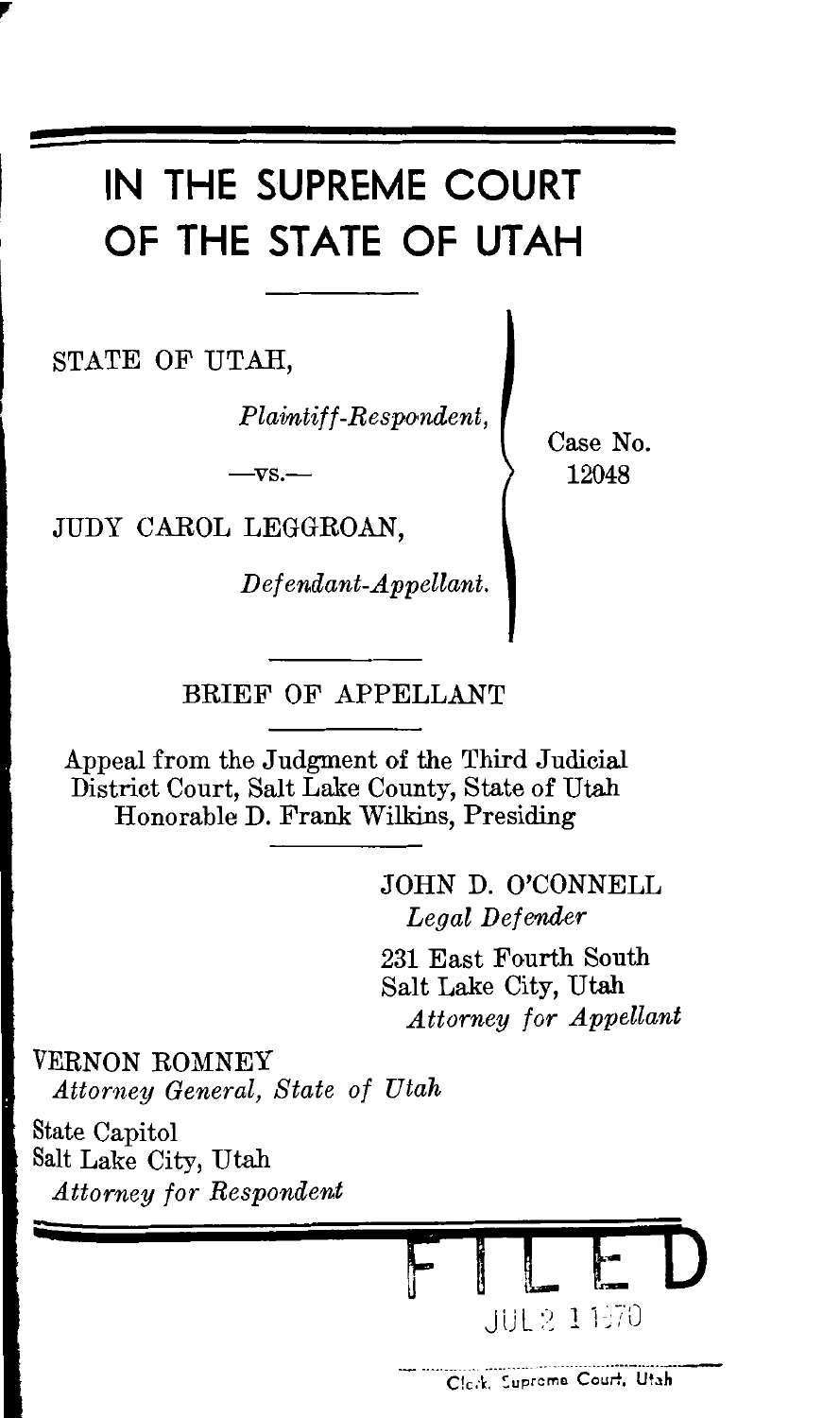### TABLE OF CONTENTS

| Page                                                                                                                                                                                |                |
|-------------------------------------------------------------------------------------------------------------------------------------------------------------------------------------|----------------|
|                                                                                                                                                                                     | 1              |
|                                                                                                                                                                                     | 1              |
|                                                                                                                                                                                     | $\overline{2}$ |
|                                                                                                                                                                                     | $\overline{c}$ |
|                                                                                                                                                                                     | $\mathbf{G}$   |
| POINT I. THE TRIAL COURT ERRED IN DEFINING<br>THE DIFFERENCE BETWEEN MURDER AND VOLUN-<br>TARY MANSLAUGHTER AND IN PLACING THE BUR-                                                 |                |
| POINT II. APPELLANT WAS DENIED A FAIR TRIAL<br>BY A JURY OF HER PEERS BECAUSE THE JURY SE-<br>LECTION SYSTEM UNFAIRLY EXCLUDED A SUB-<br>STANTIAL PORTION OF THE COMMUNITY OF WHICH |                |
|                                                                                                                                                                                     |                |
| CONCLUSION 24                                                                                                                                                                       |                |
| CASES CITED                                                                                                                                                                         |                |
| Arnold v. State of North Carolina, 376 U.S. 773, 84 S. Ct. 1032 17                                                                                                                  |                |
| Carter v. Jury Commission of Greene County, 90 S. Ct. 518,                                                                                                                          |                |
|                                                                                                                                                                                     |                |
| City of Phoenix v. Kolodziejshi, 38 Law Week 4597 22                                                                                                                                |                |
| Hernandes v. State of Texas, 347 U.S. 475, 74 S. Ct. 667                                                                                                                            | 19             |

Hnq \". State of Florida, 368 U.S. 57, 82 S. *Ct.* 159. 19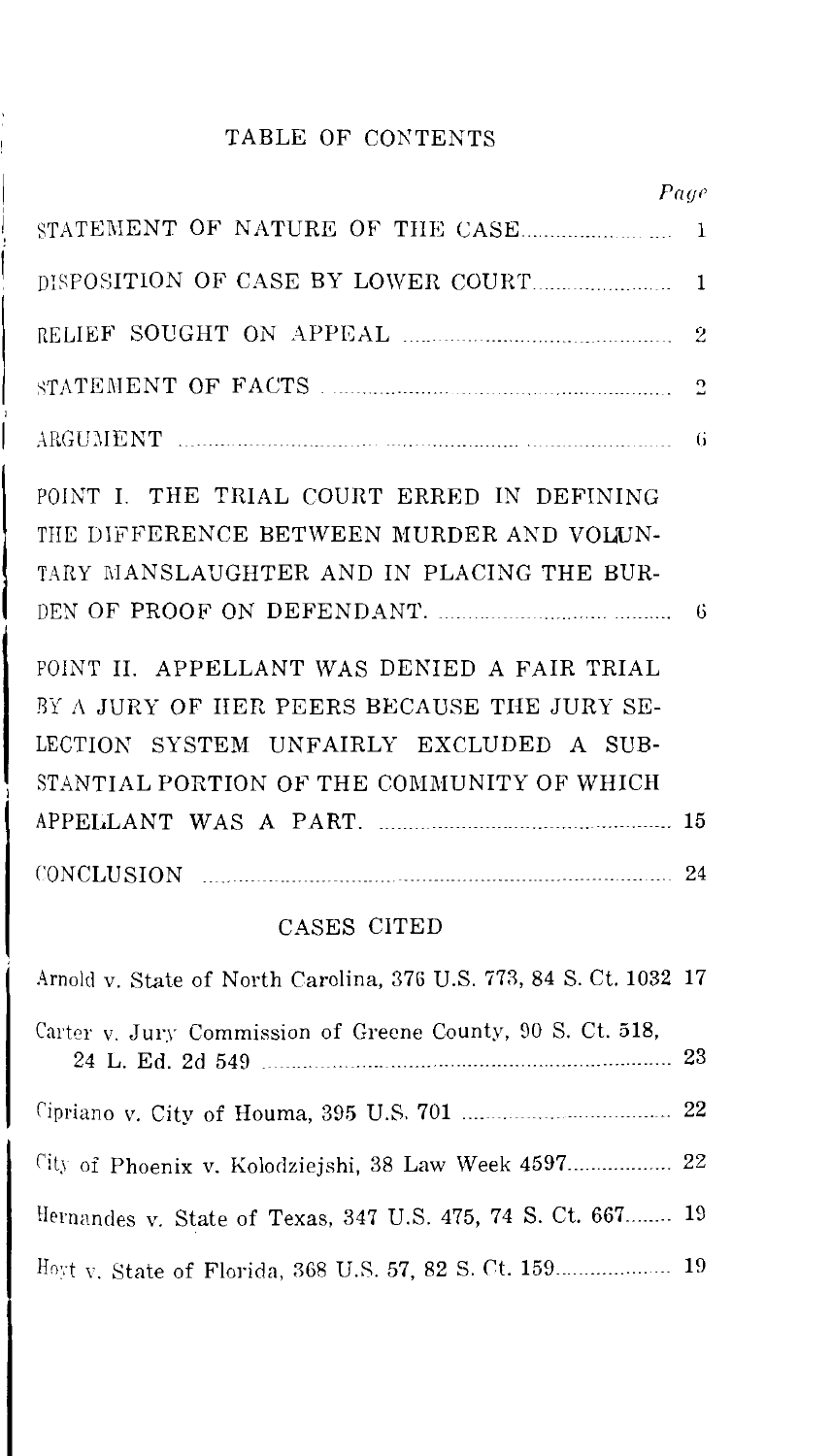## TABLE OF CONTENTS-Continued

| Page                                                        |
|-------------------------------------------------------------|
| Jones v. State of Georgia, 389 U.S. 24, 88 S. Ct. 4 18      |
| Kramer v. Union Free School District, 395 U.S. 621 22       |
| People v. Calton, 5 Utah 451, 16 Pac. 902, rev'd on other   |
| Sims v. State of Georgia, 389 U.S. 404, 88 S. Ct. 523, 14   |
| State v. Cobo, 90 Utah 89, 60 P-2d 952 (1936) 11, 14        |
| State v. Dodge, 12 Utah 2d 293, 365 P-2d 798 (1961) 21      |
| State v. Green, 78 Utah 580, 6 P-2d 177 (1931)  8           |
| Swain v. State of Alabama, 380 U.S. 202, 85 S. Ct. 824 17   |
| Thiel v. Southern Pacific Co., 328 U.S. 217, 66 S. Ct. 984, |
| Whitus v. State of Georgia, 385 U.S. 545, 87 S. Ct. 643 18  |
| STATUTES CITED                                              |
|                                                             |
|                                                             |
|                                                             |
| TEXTS CITED                                                 |
|                                                             |
| Wharton's Criminal Law and Procedure, § 276 (Anderson,      |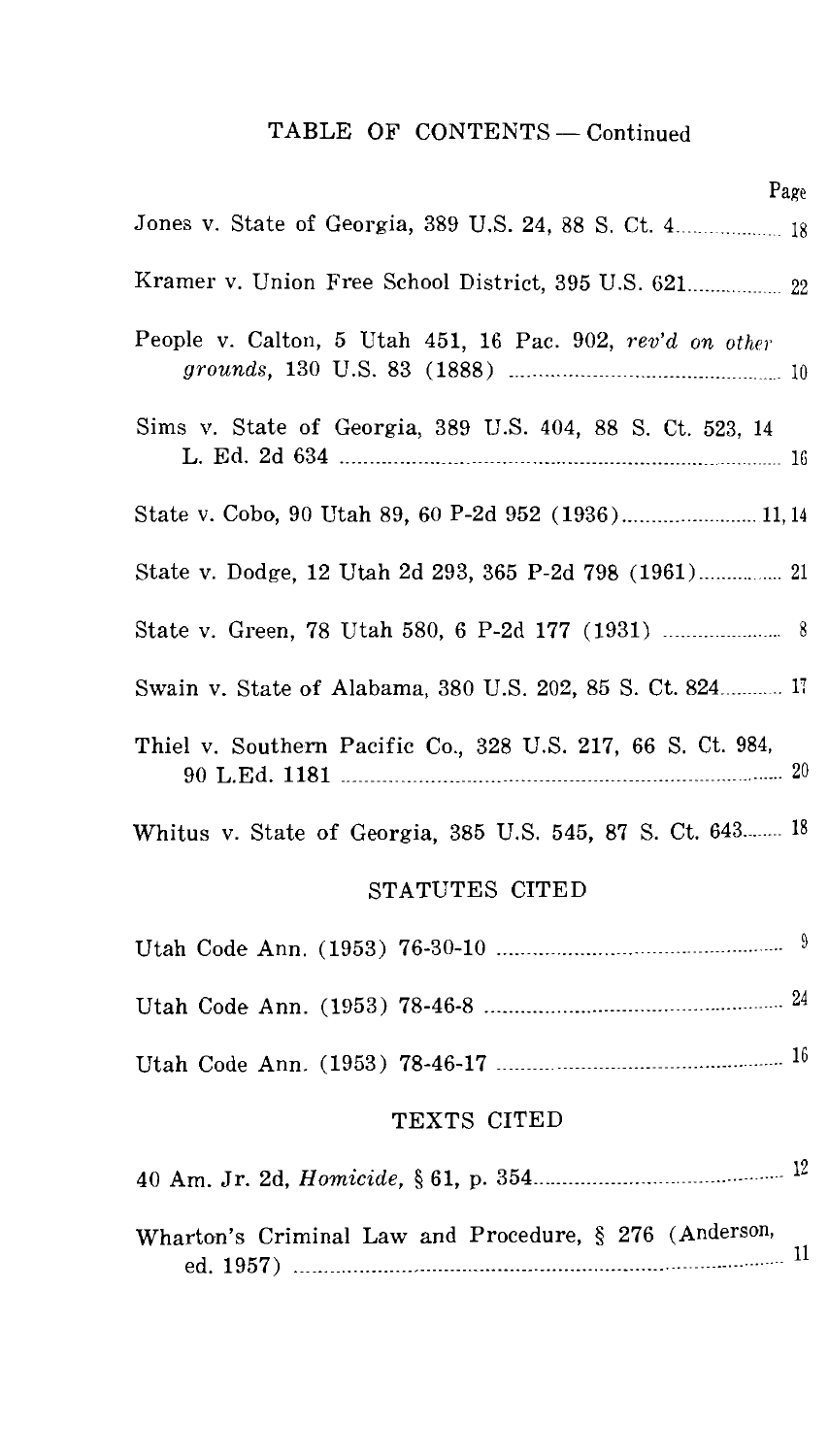# IN THE SUPREME COURT OF THE STATE OF UTAH

STATE OF UTAH,

 $\label{eq:1} Plaintiff-Responent,$ 

 $-vs.$ 

JUDY CAROL LEGGROAN,

 $\label{thm:2} \textit{Defendant-Appellant}.$ 

BRIEF OF APPELLANT

#### STATEMENT OF NATURE OF THE CASE

This is a criminal proceeding in which the defendant, Judy Carol Leggroan was charged with the crime of murder in the first degree by information filed in the Third Judicial District Court for Salt Lake County on October 10, 1969.

### DISPOSITION OF CASE BY LOWER COURT

The defendant was tried by jury before the honorable D. Frank Wilkins, District Judge, commencing November 24, 1969. On December 3, 1969 the case was submitted to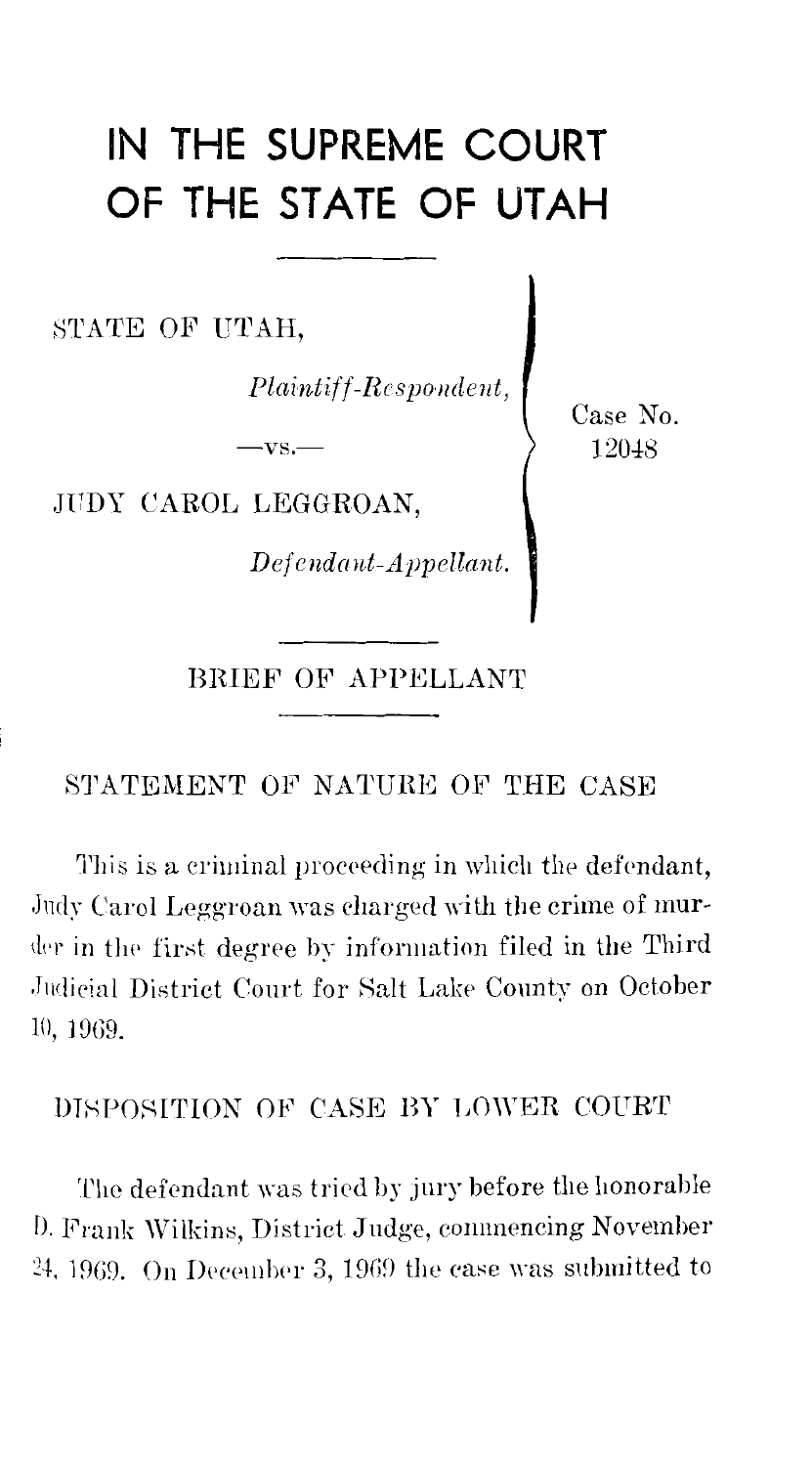the jury which returned a verdict of guilty of the lesser included offense of murder in the second degree. On  $D_0$ . cember 22, 1969 the defendant was sentenced and commit. ted to the Utah State Prison for the indeterminate tenn as provided for the crime of murder in the second degree.

### RELIEF SOUGHT ON APPEAL

The appellant seeks a new trial.

#### STATEMENT OF FACTS

Shortly after midnight on Sepembr 3, 1969, the police, responding to a call placed by the defendant (T-63), went to a residence in the northwest section of Salt Lake City and found the defendant's husband lying bleed· ing on the kitchen floor  $(T-22)$ . He was taken to a hospital where he died shortly thereafter  $(T-71)$ . The cause of death was multiple 22 calibre gunshot wounds (T-S5). two in the chest and one in the back  $(T-78)$ .

The defendant was apprehended at the scene  $(T-24)$ where, according to the police officer, she announced she had "shot the son-of-a-bitch with his own gun." The police officers observed that she was visibly upset  $(T-49)$  and at times her speech irrational (T-249). Her face showed signs of swelling around her eye and mouth (T-58) and a blood aleohol test, administered after 12:45 a.m., showed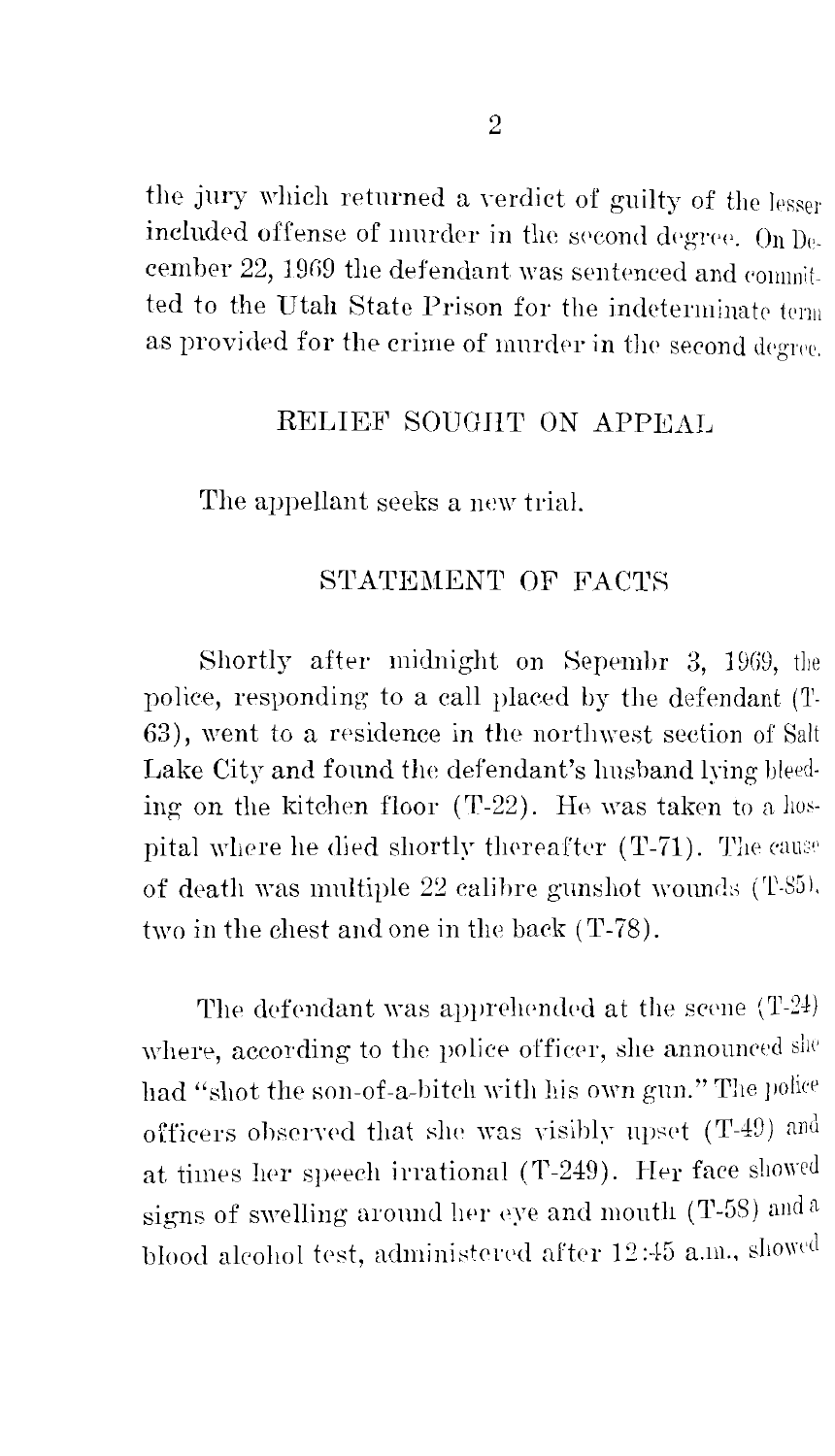her blood-alcohol level to be 0.197 per cent (T-254, 259), which expert opinion extrapolated to 0.227 per cent at the time leading up to the shooting  $(T-511)$ .

 $\Lambda$  police officer who had interrogated the defendant at the scene testified that:

> [S]he told me that her and her husband had heen arguing. She had left the house, and had walked to North Temple then east to the viaduct. She stated at this point he owrtook her on foot and forced her to go back to the house with him. Nhe stated that enroute back to the house he hit her twice . . . once in the eye and once in the mouth....  $[A]$  fter they got to the house the argument continued. She stated that among other things he told her that she was nothing but a whore, and he also told her that her mother was a whore. She stated that at one time she had heen a prostitute; howeyer, her mother never had been. She stated that she got very angry when he aceused - told her her mother was a prostitute. She stated that she reached down under the bed, picked up a gun. She stated  $\dots$  "I had to put guts in it" ... [and] she stood up and shot him. She said she thought she fired about three shots.  $(T- 43, 44)$

The officer also testified that she informed him that her husband had shot up the house the previous night and had taken a shot at her  $(T-56, 62)$ . (The transcript on p. 44, line 19, is in error on this point. (Compare  $T-44$ with T-56,  $62$ .)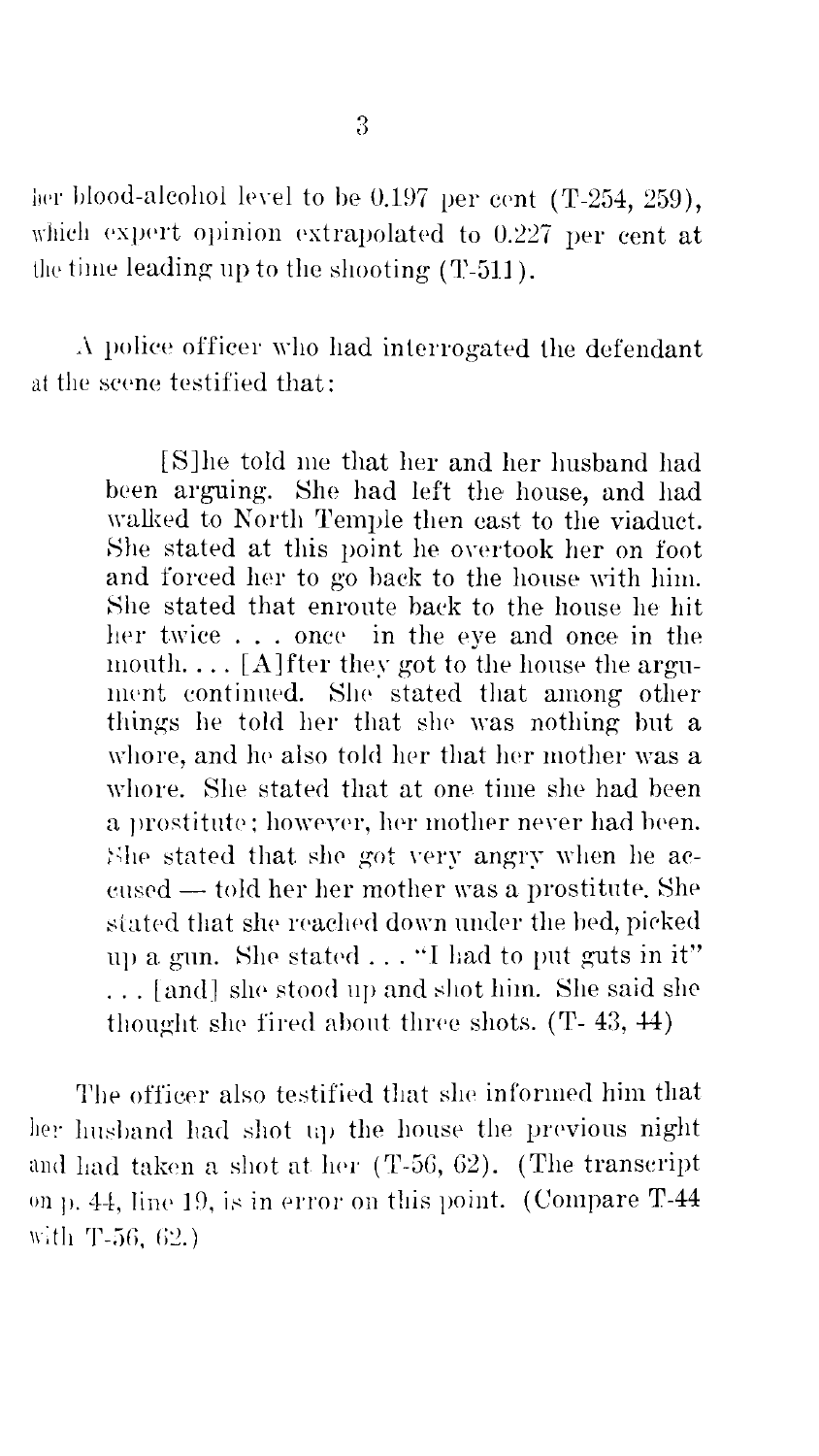The state introduced evidence through the husband's mother and sister and a service station attendant that the defendant had threatened to "kill" the husband on several occasions in the past (T-157, 159, 174, 187-190).

Ť

The defendant testified that her husband had beaten her severely on numerous occasions resulting in the necessity for medical treatment, and on one occasion hospitalization (T-270-275). Two medical doctors testified in corroboration of her testimony on this point (T-384-388). She testified that these heatings had resulted in the loss of all her teeth over a three year period (T-284-286).

A number of witnesses, induding the husband's mother and sister, testified to acts of violence committed by the husband upon the defendant (T-163, 165, 236,  $400$ , 403, 492). In addition to the beatings, the defendant testified that her husband had threatened to kill her numerous times and had discharged a firearm in her direction of four different occasions, including the evening preceding the day of his death (T-277-280). This testimony was corroborated by the police officers, who observed numerous bullet holes at the defendant's residence (T-56,  $118$ -123) and an eye witness to one of the incidents.  $(T-492)$ .  $493$ ).

The defendant testified that on the evening of the homicide tliat she and her husband had quarreled ahont her refusing to go look at a house he wanted to buy  $(T-$ 293). During this argument, the husband called her and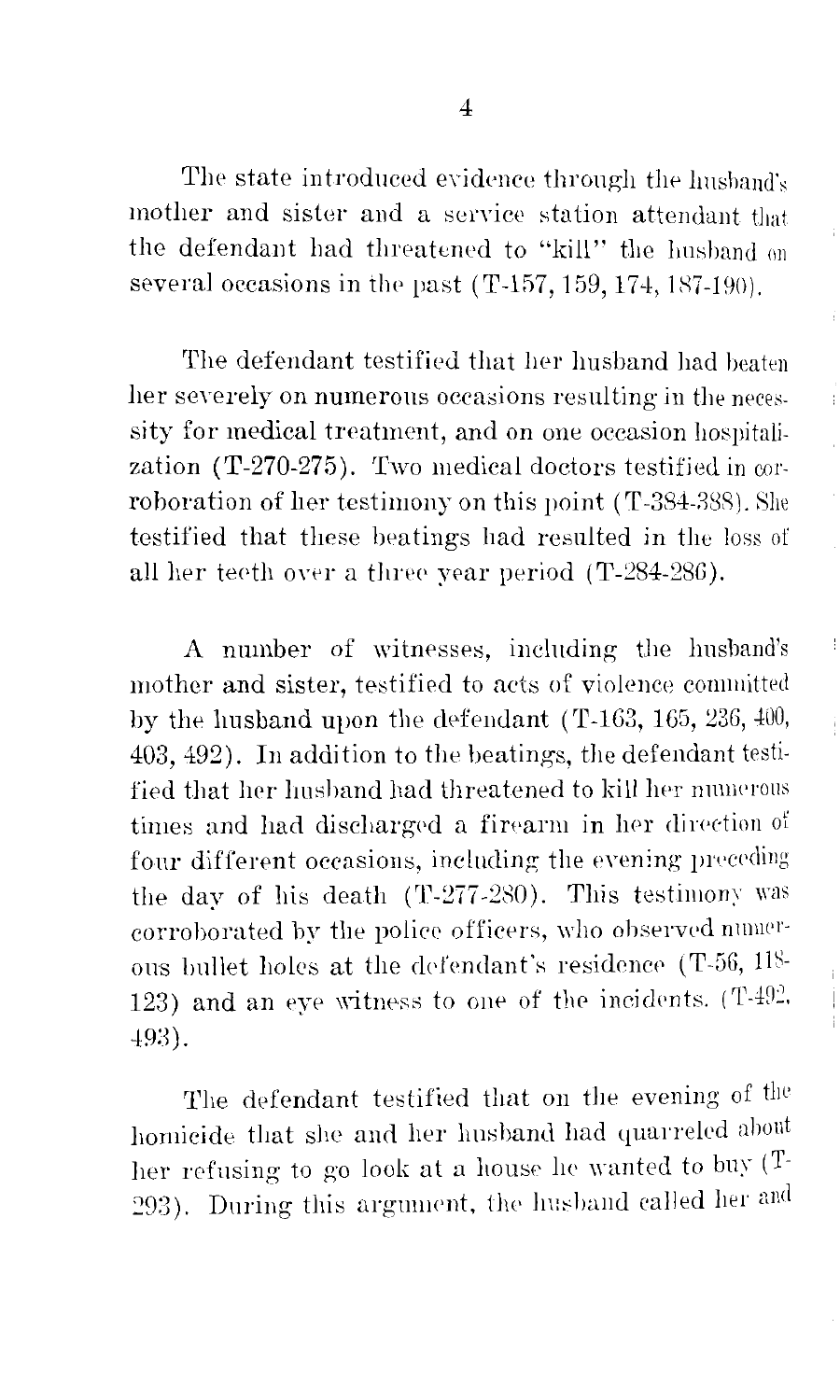her mother black bitches and whores but the argument ceased when they went on separate errands (T-294). However, the argument resumed later in the evening and the defendant attempted to leave to spend the night at a motel. The husband pursued her and overtook her several blocks from their home. He forced her to return home, abusing her verbally and physically on the way and informing her that he had "something in the house, bitch, when you get to the house" (T-295-296).

The abuse continued in the house, and, when the husband again called the defendant's mother a whore, the argument erupted into a fight (T-296). The husband then threatened her with the gun and in the struggle she got it away from him and shot him (T-297). She immediately ran across the street and called the police (T-297).

ţ.

Î.

The defense presented the testimony of two psychiatrists and a psychologist. The psychiatrists had the opinion that the defendant, while moderately retarded, knew the difference between right and wrong and was not subject to irresistible impulse (T-424-430, 435). The psychologist, who had tested the defendant extensively, had the opinion that under the conditions that existed on the night in question the defendant would sustain severe loss of control and be under the control of emotional impulses (T-455). He had the further opinion that the defendant in such a state would be unable to differentiate between right and wrong (T-460).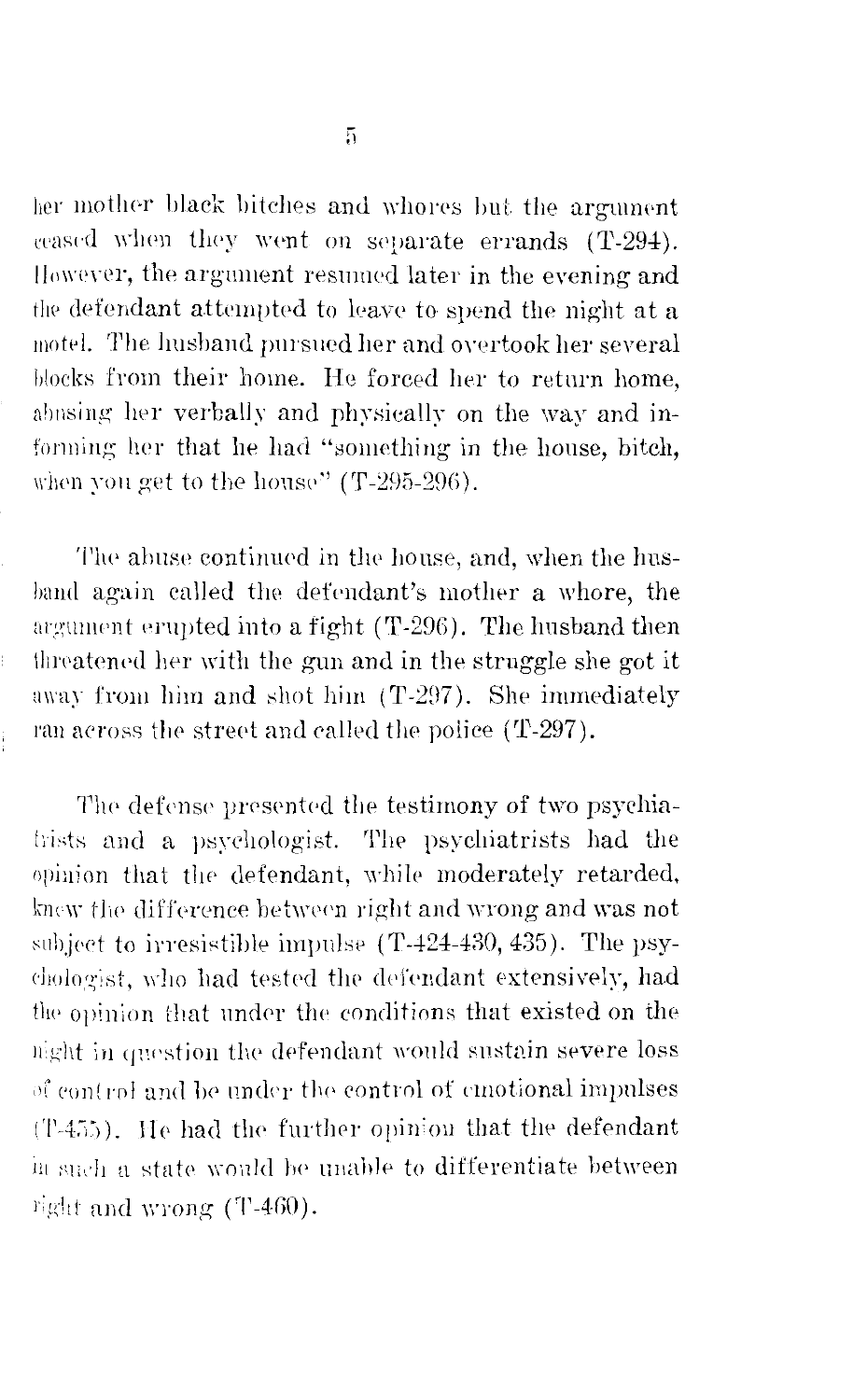At the trial, the defense challenged the entire panel on the ground that it was selected from the tax assessment rolls which automatically excluded persons who were not record property holders with the effect of reducing the number of women, young people, poor people, and members of minority groups — all classes to which the defendant belonged (T-6, 14, 15). There were only ten women on the panel of fifty prospective jurors called for this case. of which only eight fell within the first thirty-two surviving the challenges for cause, and all of these were eliminated by the state's preemptory challenges (R-41-43). Apparently there were no members of minority races and the panel was noticeably composed of older people (T-14). Defense counsel proffered evidence as to the method of jury selection (T-6), but instead a stipulation was entered into that the state statutes regarding selection from assessment rolls were followed (T-14, 15).

#### ARGUMENT

### POINT I

## THE TRIAL COURT ERRED IN DEFINING THE DIFFERENCE BETWEEN MURDER AND VOLUNTARY MANSLAUGHTER AND IN PLAC-ING THE BURDEN OF PROOF ON DEFENDANT.

It is readily apparent from a reading of the transcript that a conviction of the lesser offense of voluntary manslaughter was a strong possibility in this case. It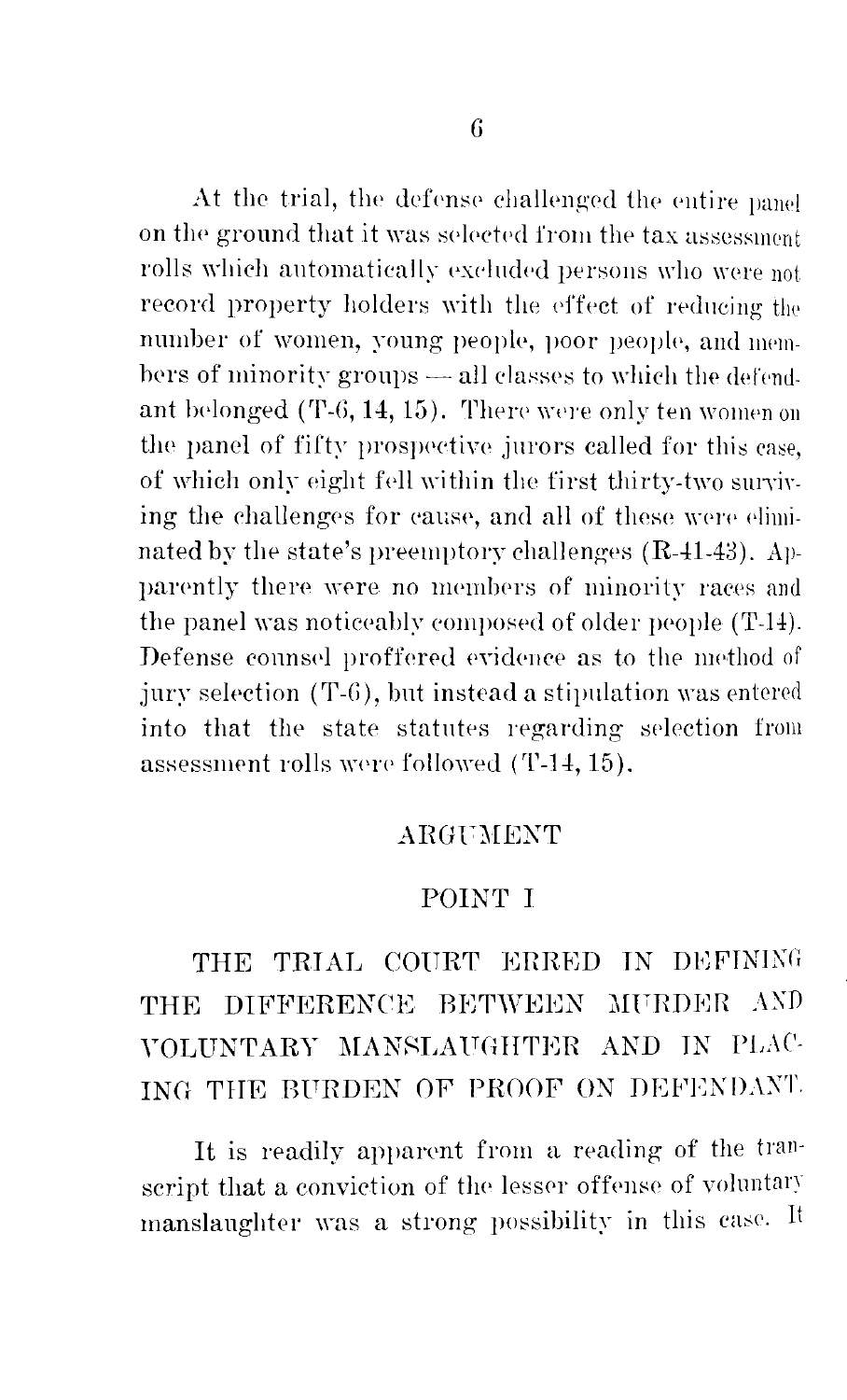was undisputed by the state that the homicide took place during or at least immediately following a domestic quarrel which had involved physical violence. The record is filled with evidence of provocation and passion. Hence the jury was faced with the problem of determining whether the provocation and passion involved in this case came within the definition of voluntary manslaughter, and, if they did their duty, they consulted the courts instructions on this very critical point. It is the contention of appellant that the court's instructions incorrectly stated the law so as to preclude a finding of voluntary manslaughter, not only in this case but under almost any conceivable fact situation.

 $\bigg\vert$ 

The court instructed the jury that before they could find the defendant guilty of voluntary manslaughter they must believe among other things beyond a reasonable doubt that the killing was without malice and upon a sudden quarrel or in the heat of passion (Instruction No. 28) (R-70). The court, defined heat of passion as follows:

> The phrase "in the heat of passion," as used in these instruction, means in a state of mind known as anger, rage, resentment, or any other mental or emotional disturbance of sufficient intensity as to render the mind incapable of cool reflection, and productive of such emotional or mental state as to *irresistably compel an ordinary*, reasonable person to commit the act charged.... To reduce a homicide from murder to voluntary manslaughter on the ground that it was com-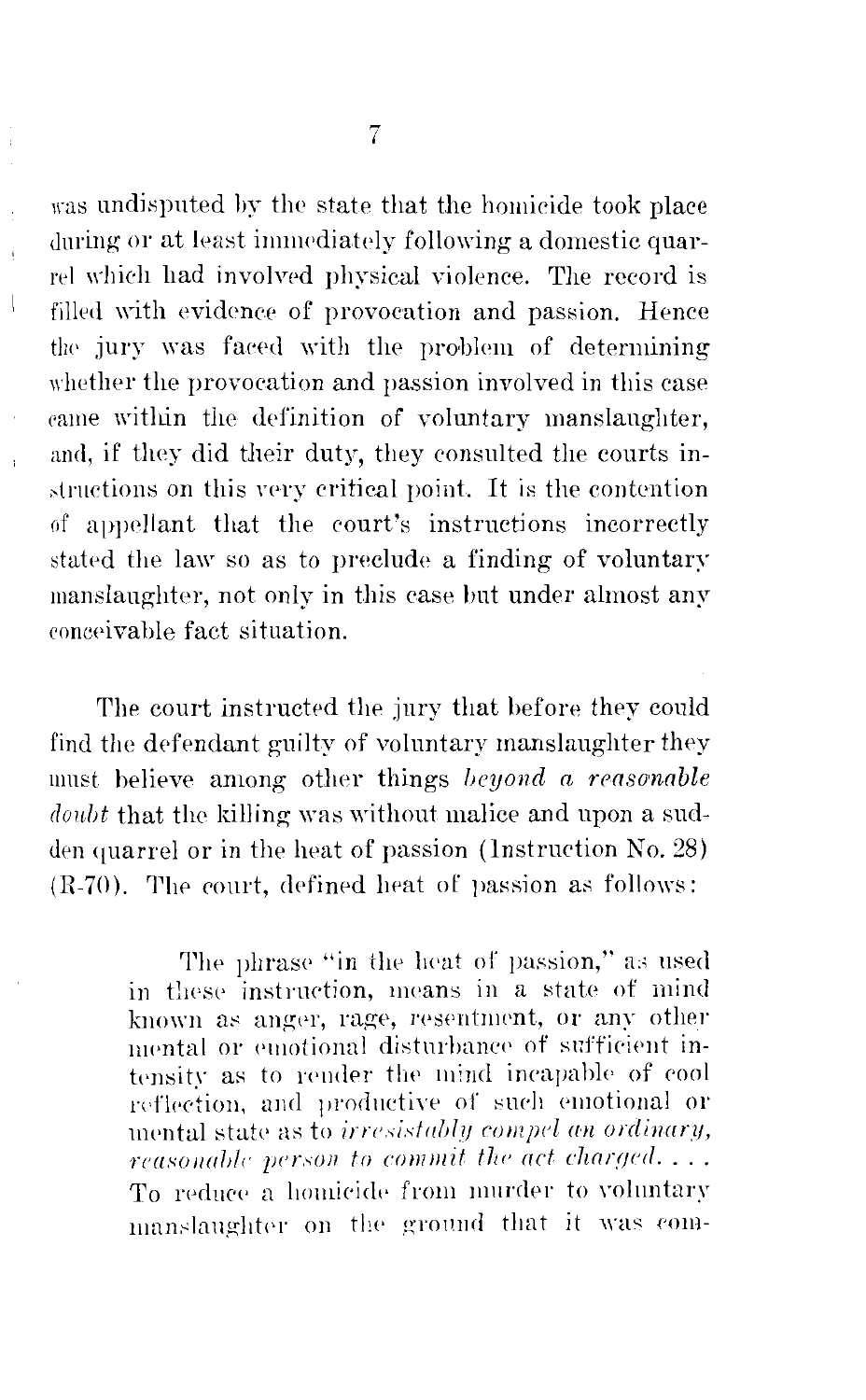mitted "in the heat of passion," it must appear that such heat of passion was induced by an adequate provocation. And by "adequate provocation" is meant such provocation as in the ordinary experience of mankind may be reasonably considered sufficient to temporarily destroy on ordinary person's reason and judgment, to such an extent as to induce him to act under an uncontrollable or what may be considered in view of all the circumstances an irresistable passion (Instruction  $18$ ) (R. 63, 64) (emphasis added).

 $\mathsf{f}$ 

 $\mathbf{1}$ 

 $\mathbf{I}$ 

Ť

ł

Ì.

İ

In other words, the jury was instructed that they could not reduce the charge to voluntary manslaughter unless they were convinced, beyond a reasonable doubt, that the provocation was so great that a reasonable man's mental state would be such that he would have been irresistably compelled to kill. If this were the standard, it would be much easier for the defendant to show he was entitled to an acquittal for reason of insanity or that the killing was justified than it would be for him to prove he was guilty of voluntary manslaughter. Under the doctrine of State v. Green, 78 Utah 580, 6 P. 2d 177 (1931), a defendant is entitled to acquittal if he raises a reasonable doubt that he (not the cool reasonable man) may have been suffering from a mental disease, even a temporary one, which caused an irresistible impulse to kill.

The law of this state requires an acquittal if there is reasonable doubt that the killing occured in a heat of passion caused by the rape or defilement of a female rei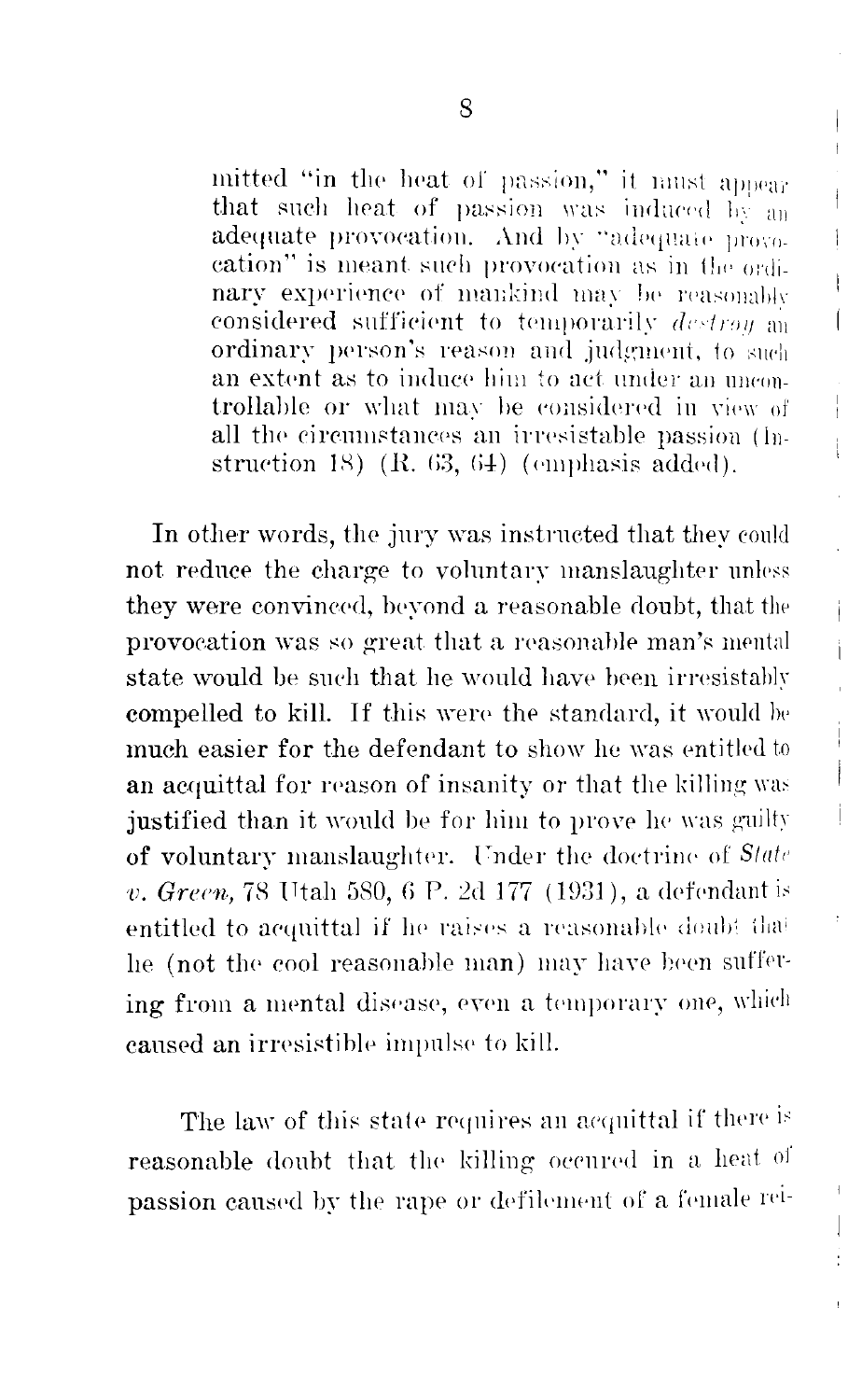ative of the killer, 76-30-10 U.C.A. (1953). Presumably, this is because the law recognizes that even a reasonable, law abiding citizen might act rashly under such circumstances. However, it is certainly doubtful that such a person would be *irresistably compelled* to kill, since weekly parents and husbands manage to control their impulses and choose to report such incidents to the police rather than kill the person who committed the act on their daughter or wife. Surely, a person who killed under such circumstances would be hard put to prove bevond a reasonable doubt that an ordinary reasonable person would have been irresistably compelled to do the same thing. The legislature clearly did not put such a tremenously heavy burden on the defendant in the justifiable homicide statue and there is certainly no reason to believe that they wished to put such a burden on the defendant who merely seeks to reduce murder to voluntary manslaughter because of provoked heat of passion.

 $\ddot{\phantom{0}}$ 

i.

j.

 $\overline{\phantom{a}}$ 

 $\ddot{\phantom{0}}$ 

 $\mathfrak{f}$  $\begin{array}{c} \end{array}$ ÷

The prejudicial effect of the courts instruction was heightened by the testimony of the psychiatrists that it is doubtful that there is such a thing as an irresistable impulse even in persons who are severly mentally ill and that it is impossible to prove or disprove such an impulse (T-438). Although the doctors were testifying on the subject of the defense of insanity, the jury could not help be reminded that the two psychiatrists gave their opinion that the defendant was not acting under an "irrisist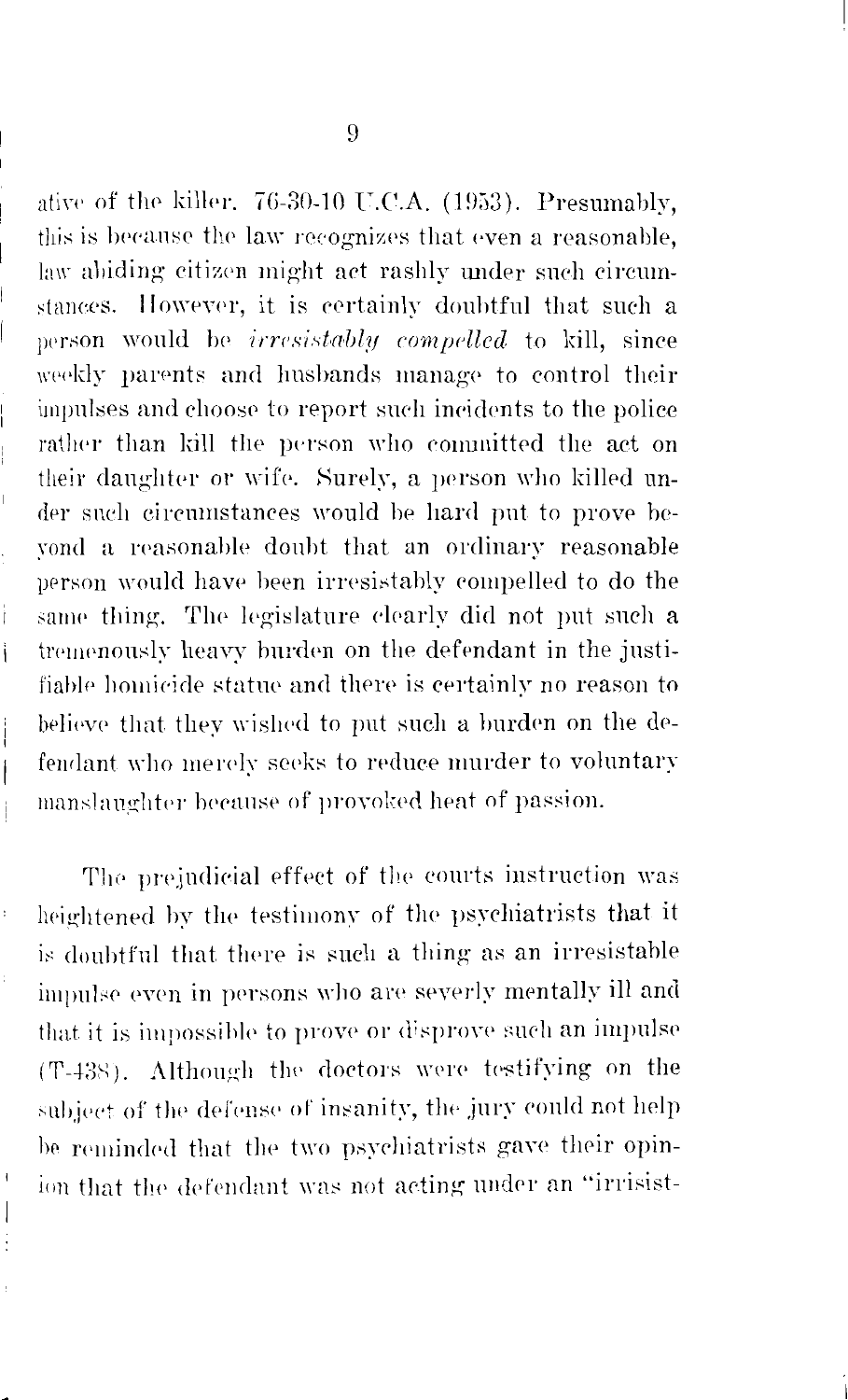ible impulse"  $(T-442, 443)$ , when, they considered whether they were convinced she was acting in the "heat of passion'' as defined by the court

The origin of the language in the court's instruction was apparently the holding of the Territorial Supreme Court in *People v. Calton*, 5 Utah 451, 16 Pac. 902 *rev'd on other grounds,* 130 U.S. 83 (1888), approving the following instruction:

> To reduce homicide to the degree of manslaughter on the ground solely that it was committed in the heat of passion, the provocation must have been considerable; in other words, such as was calculated to give rise to irresistible passion in the mind of a reasonable person. No slight or trivial provocation, such as is not calculated to engender uncontrolled passion in any ordinary man, will snffiee, 5 Utah at 450.

This instruction, however, differs in several important aspects from that given in the instant case. First there is no requirement that the reasonable person be connelled *to kill* as in the instant instruction. Nor is there any requirement, as in the instant instruction that the ordinary person's reason and judgment be destroyed - in fact the Court in that case stated that "it is too strong to say that the reason of the party should be dethroned . . . ""5 Utah at 460. Finally, in *Calton* there was no requirement that the jury find beyond a reasonable doubt that the killing occurred in a heat of passion  $-$  in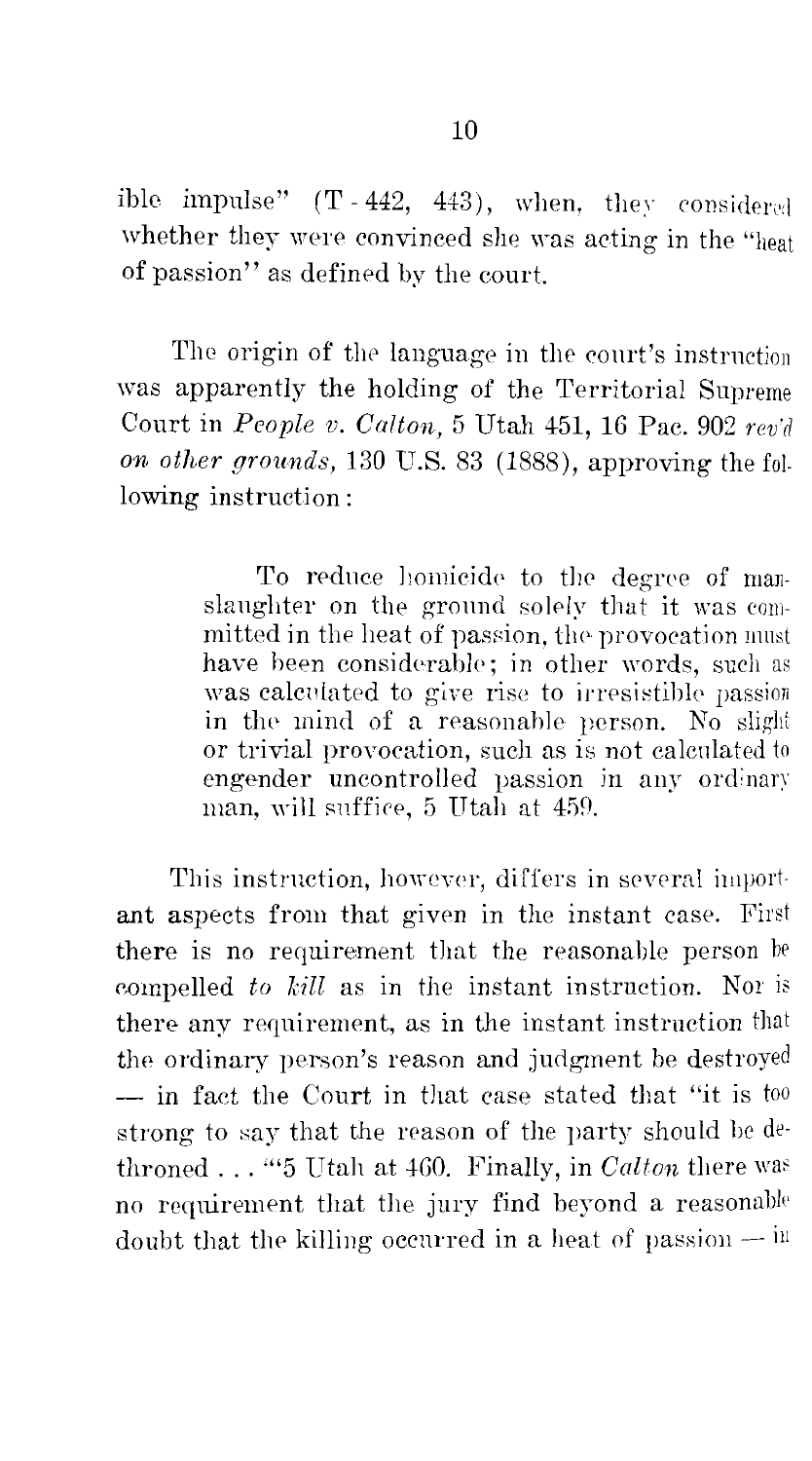fact the Court stated the opposite, that the jury must give the defendant the benefit of any reasonable doubt. 5 Utah at 460. A reading of the entire opinion in *Calton* clearly indicates that that Court would certainly not have approved the extreme instructions given in the instant case.

The appellant does *not* for one moment argue that she is entitled to set her own standard of what is heat of passion and adequate provocation. However, she was entitled to a correct instruction as to what the standard is.

It has been held that the Utah Statue defining voluntary manslaughter is merely declaratory of common law. *State v. Cobo,* 90 Utah 89, 96, 60 P.2d (1936). WHAR-TON'S CRIMINAL LAW AND PROCEDURE defines "adequate provocation" as follows:

> Adequate provocation may consist in anything the natural tendency of which is to produce passion in ordinary men, and which the jury are satisfied did produce it in the case before them, and *does not* consist in such a provocation as must, by the laws of the human mind, produce such an effect with the certainty that physical effects follow from physical causes.  $\sqrt{27}$ 6. (Anderson ed. 1957) (emphasis added).

Note that the provocation must merely have a tendency to arouse passion in the reasonable man and there is no requirement that the rasonable man be irresistibly compelled to kill.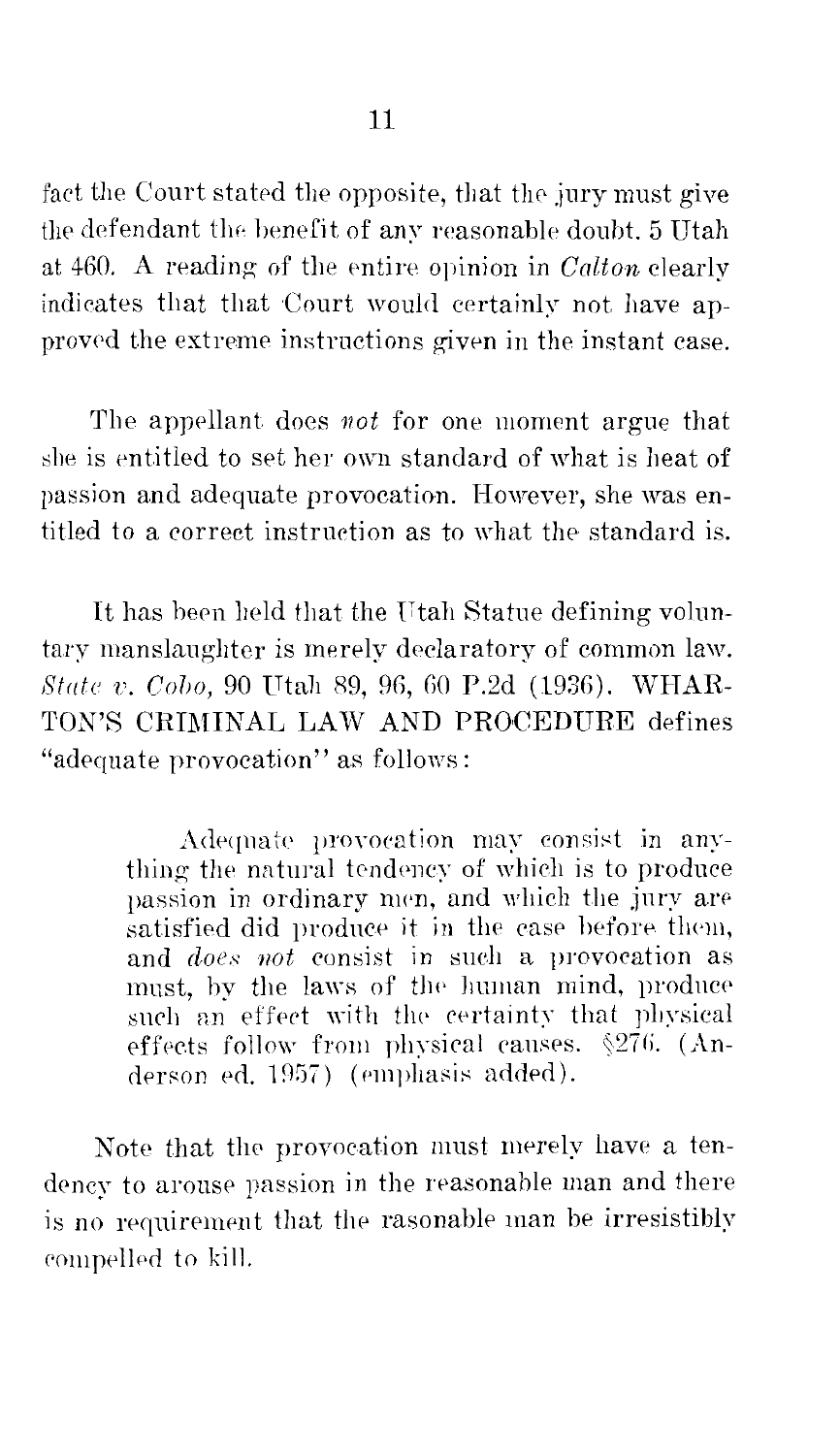The identical language is used in 40 Am Jur 2d *Homicide* 61, p. 354 Am Jur also points out that the passion need not, in fact cannot, exceed what a reasonable man can control.  $40 \text{ Am Jur } 2d\,60$ , p. 354. This would seem reasonable since ordinarily the law does not make felonies something that a reasonable man cannot control. Am. Jur. 2d sates:

> A frequently approved statement of the rule declares that "reason should, at the time of the act, he disturbed or obscured by passion to an extent which might render ordinary men, of fair average disposition, liable to act rashly or without due deliberation or reflection, and from passion rather than judgment. *Ibid.*

One great source of error in determining what will reduce an intentional, unlawful killing from murder *to*  voluntary manslaughter is the confusing of the natun' of the passion and provocation which would morally  $ex$ *cuse* and legally *justify* a killing with that passion and provocation which would negate the presence of malice aforethought without either excusing or justifying it. It is only the latter which is involved in voluntary manslaugther. The killing is still legally and morally wrong  $-$  a felony which is severely puished. It approaches the absurd to say that only a reasonable man who, through no fault of his own, is subjected to irrestible passion may conunit it.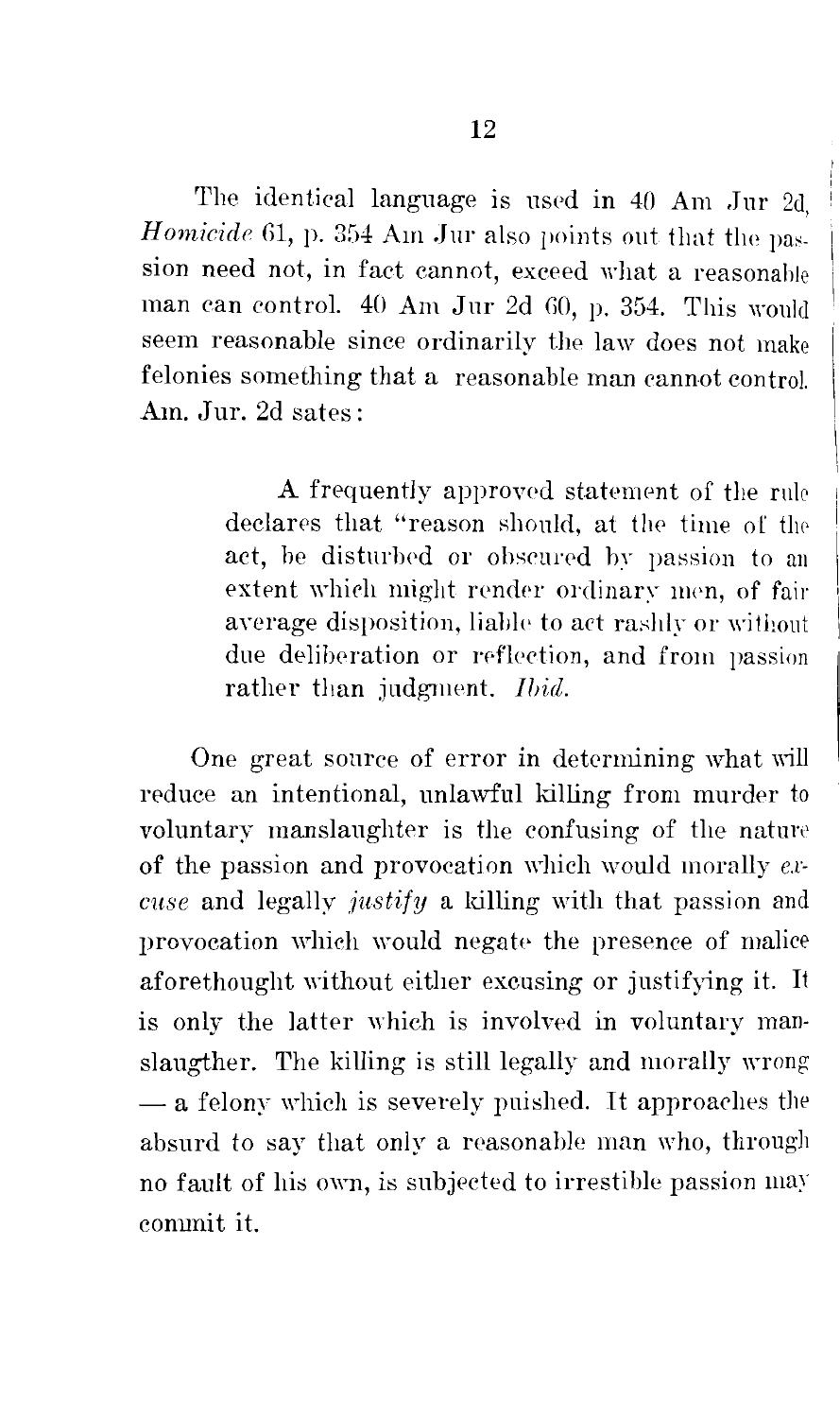The second source of error is the common failure to recognize that the requirements "without malice" and "in the heat of passion" are not ordinary elements in the sense that, for example, premeditation and malice aforethought are in first degree murder. They are not things that the state must prove  $-$  rather, they are attributes which distinquish voluntary manslaughter from murder. and if any party would wish to show their presence it would be the defendant. The listing of these distinguishing features as "elements" of voluntary manslaughter which have to be proven beyond a reasonable doubt, as was done in this case  $(R-70)$ , shifts the burden to the defense and leaves the jury in a quandry. They must be convinced beyond a reasonable doubt that there *was* malice to convict of murder and they must be equally convinced beyond a reasonable doubt that there was *not malice* in order to reduce to voluntary manslaughter. This, of course, is not the la\\', *Peoplr v. Calton, supra,* at 460, and apparently was inadvertent on the trial court's part and unnoticed by counsel. Nonetheless, this requirement that ''heat of passion" he proved beyond a reasonable doubt coupled with definitions of "heat of passion" and "adequate provocation" which were so strict as to be practically impossible to prove at all, absolutely voided any chance of the jury reducing the charge to voluntary manslaughter.

Appellant is not unmindful of the fact that defense counsel at trial did not except to the instructions which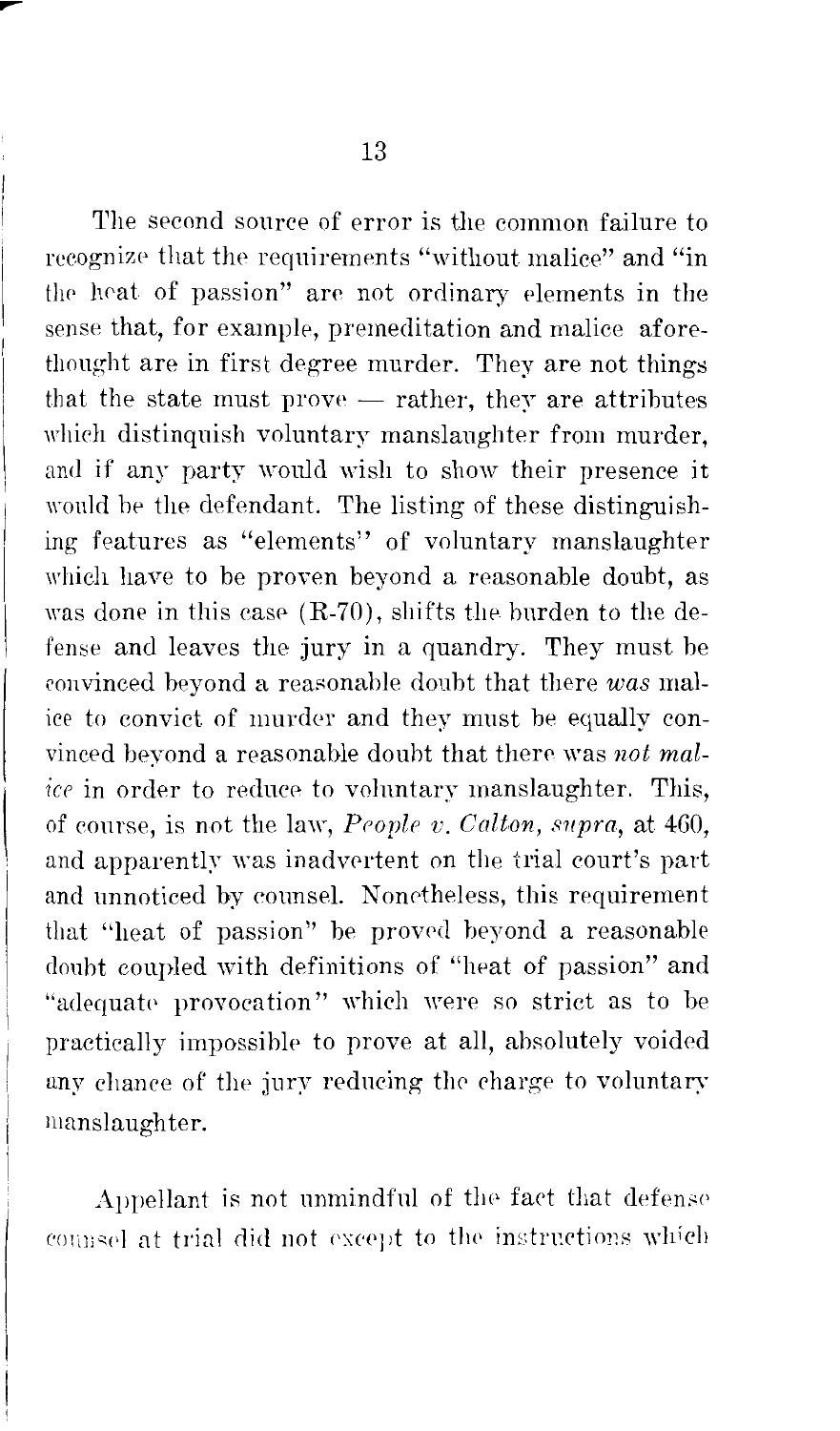are complained of here and, in fact, submitted an instruction that, while not as extreme as the one given by the court, contained some of the same erroneous language. However, it is clear that this was not the type of situation where counsel was cleverly trying to have his cake and eat it too, since there was no conceivable gain to the defendant in having such a strict standard placed on "heat of passion." It certainly does not increase chances for acquittal on grounds of self defense, for example, to have even the provoked irresistible anger of the reasonable man so harshly condemned as felonious.

The giving of these erroneous instructions was clearly prejudicial to the appellant and if she were partly at fault because of her counsel's failure to take exception, life imprisonment seems a rather harsh penalty for such fault. The state also has an interest that a verdict in criminal case be based on correct law despite what the defendant may do or fail to do. Surely a defendant could not "waive" major elements of a crime defined by the legislature or stipulate to be convicted of a non-existant erime.

In State v. Cobo, 90 Utah 89, 60 P.2d 952 (1936) this Court reversed a conviction because of defective instructions on voluntary manslaughter, despite defense counsel's failure to except, stating: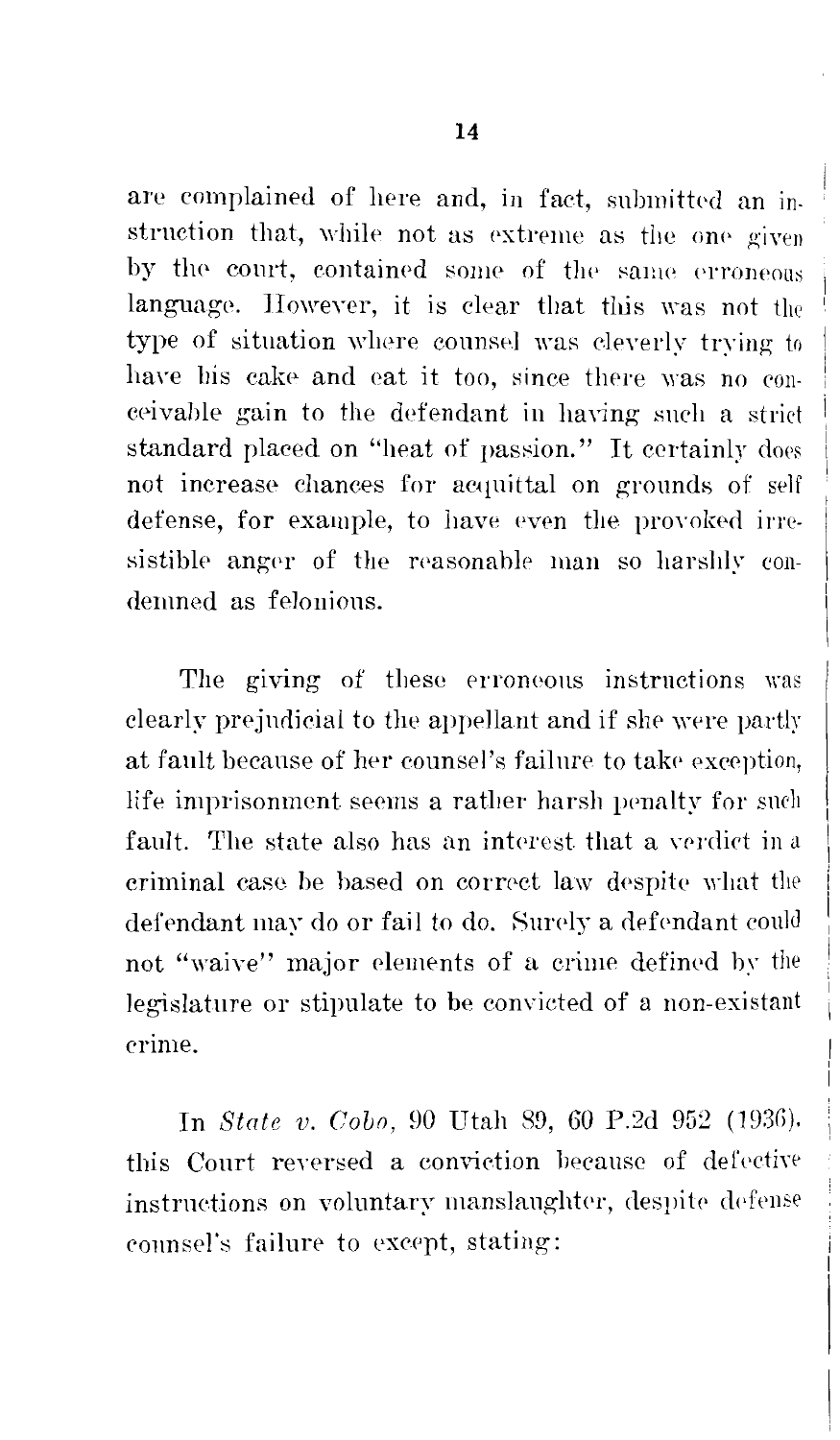vVe wish not to depart from the rnle laid down in this jurisdiction that in ordinary cases on appeal errors relating to instructions or refusing requests to instruct will not be considered or reviewed unless exceptions thereto were properly taken by the party complaining. But in capital cases and in cases of grave and serious charged offenses and convictions of long terms of imprisonment, cases involving the life and liberty of the citizen, we think that when palpable error is made to appear on the face of the rerord and *to* the manifest prejudice of the accused, the court has the power to notice such error and to correct same, though no formal exception was taken to the ruling.

It is submitted that the error committed in the volnntary manslaughter instructions in the instant case is jnst as palpable and the prejudice just as manifest as that in *Cobo*.

#### POINT IT

APPELLANT WAS DENIED A FAIR TRIAL BY A JURY OF HER PEERS BECAUSE THE JURY SELECTION SYSTEM UNFAIRLY EXCLUDED A SUBSTANTIAL PORTION OF THE COMMUNITY OF WHICH APPELLANT WAS A PART.

By excluding from jury service all those people in the community who were not on the assessment rolls of

--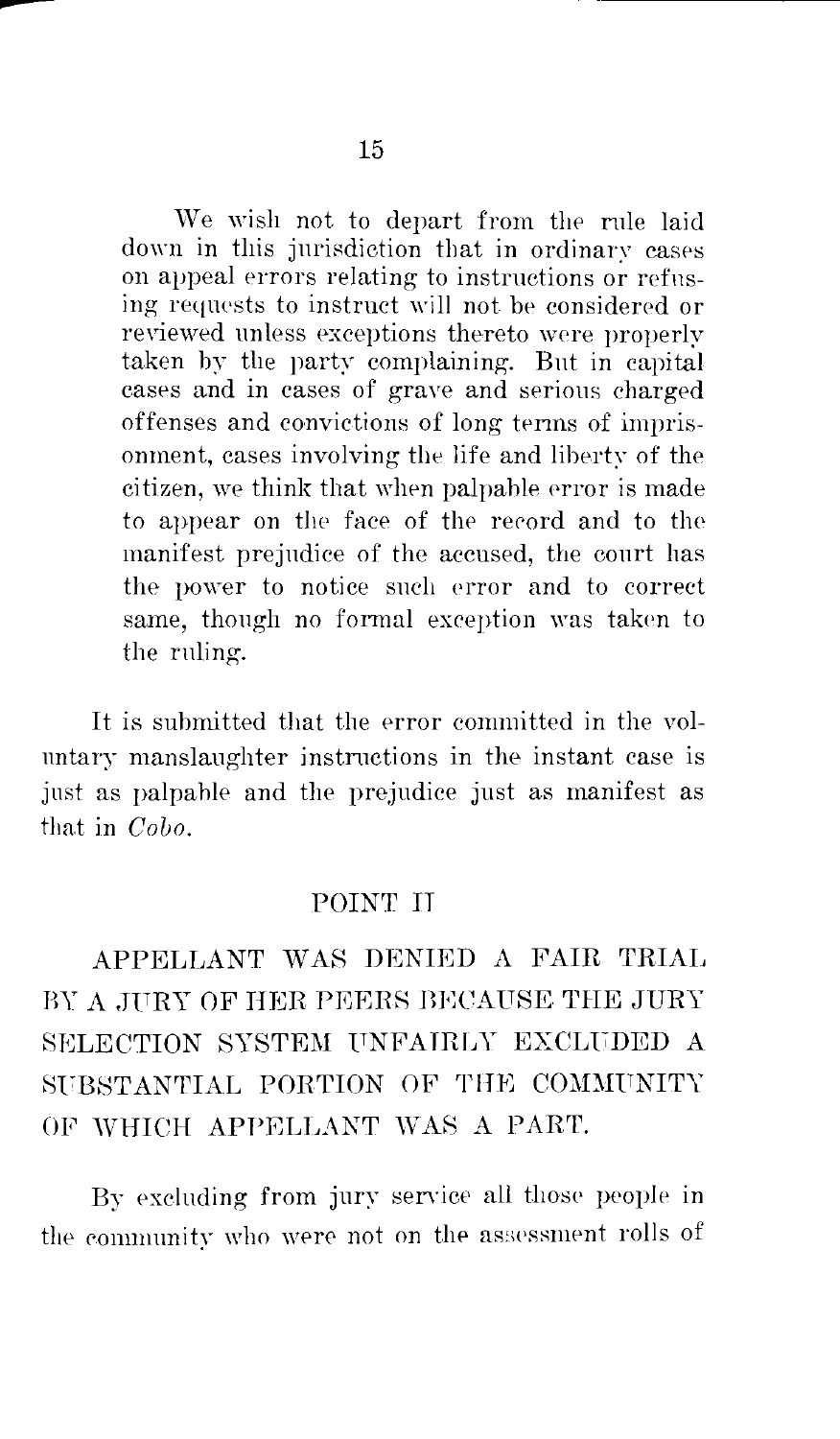Salt Lake County, the statute, §78-46-17 Utah Code, Ann. (1953), excluded a substantial portion of the community. the effect of which was to exclude a disproportionate number of qualified citizens who possess one or more of the following characteristics: black, young, poor, or female. All of these categories of persons are traditionally non-property holders,\* as contrasted with those groups of people who are white, older, non-poor, or male, or those who possess more than one of these characteristics. These latter categories of people are traditionally those who hold most of the property. However, as will be shown by the following cases, it is not necessary to show the effect of the exclusion, it is enough to show that the exclusion itself exists.

In Sims v. State of Georgia, 389 U.S. 404, 88 S.Ct. 523, 14 L.Ed. 2d 634, the grand and petit jury lists were drawn up from the county tax digests, and were listed by race. Negroes made up 24% of the taxpayers, but only 4.7% of the names on the grand jury lists and 9.8% of the petit jury lists. This was said by the Court not to comport with constitutional standards. This challenge by the defendant was successful because it showed an exclusion from jury service of a class of citizens. There was no showing of the effect of this exclusion, that is.

<sup>\*</sup>While females appear often as real property holders, there are a great number of people who are not real property holders of record and who would only appear as automobile owners and usually the automobile is in the name of the male.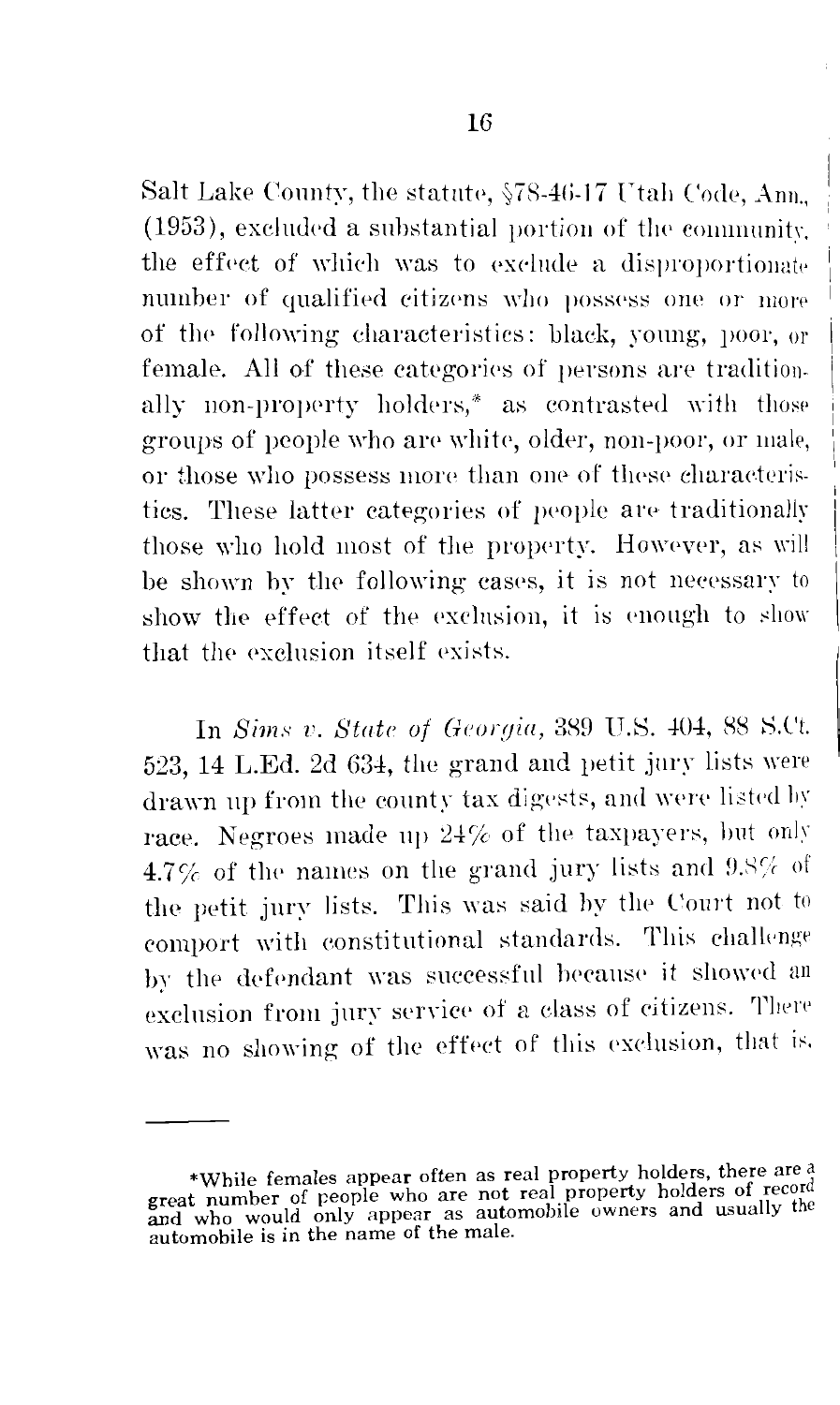no showing that the result of the trial would have been different had other groups been included on the jury lists.

Similarly, in Arnold v. State of North Carolina, 376 U.S. 773, 84 S.Ct. 1032, a case dealing with grand juries, the Court in a per curiam opinion reversed a murder conviction pointing out that the tax records were used to get the jury lists, but that blacks and whites were listed separately on these tax records. In twentyfour years, only one Negro had been on a grand jury, and there were 4,800 Negroes in the community of 17,000. This was said to be a prima facie case of denial of equal protection. Here again, the key factor was the showing that there was a systematic and purposeful exclusion and discrimination, and that it was not an exclusion that resulted from chance. Again, there was no requirement that any effect be shown, it was only necessary to show that in fact the Negroes had been excluded.

An example of a failure to prove this purposeful exclusion is Swain v. State of Alabama, 380 U.S. 202, \$5 S.Ct. 824, where the Court said that "A state's purposeful denial of Negroes on account of race of participation as jurors in the administration of justice violates the Equal Protection Clause." In that case, 26% of the community was black, while only  $10-15\%$  of the juries in the past five years had contained Negroes. The Court said that this was not token inclusion and did not amount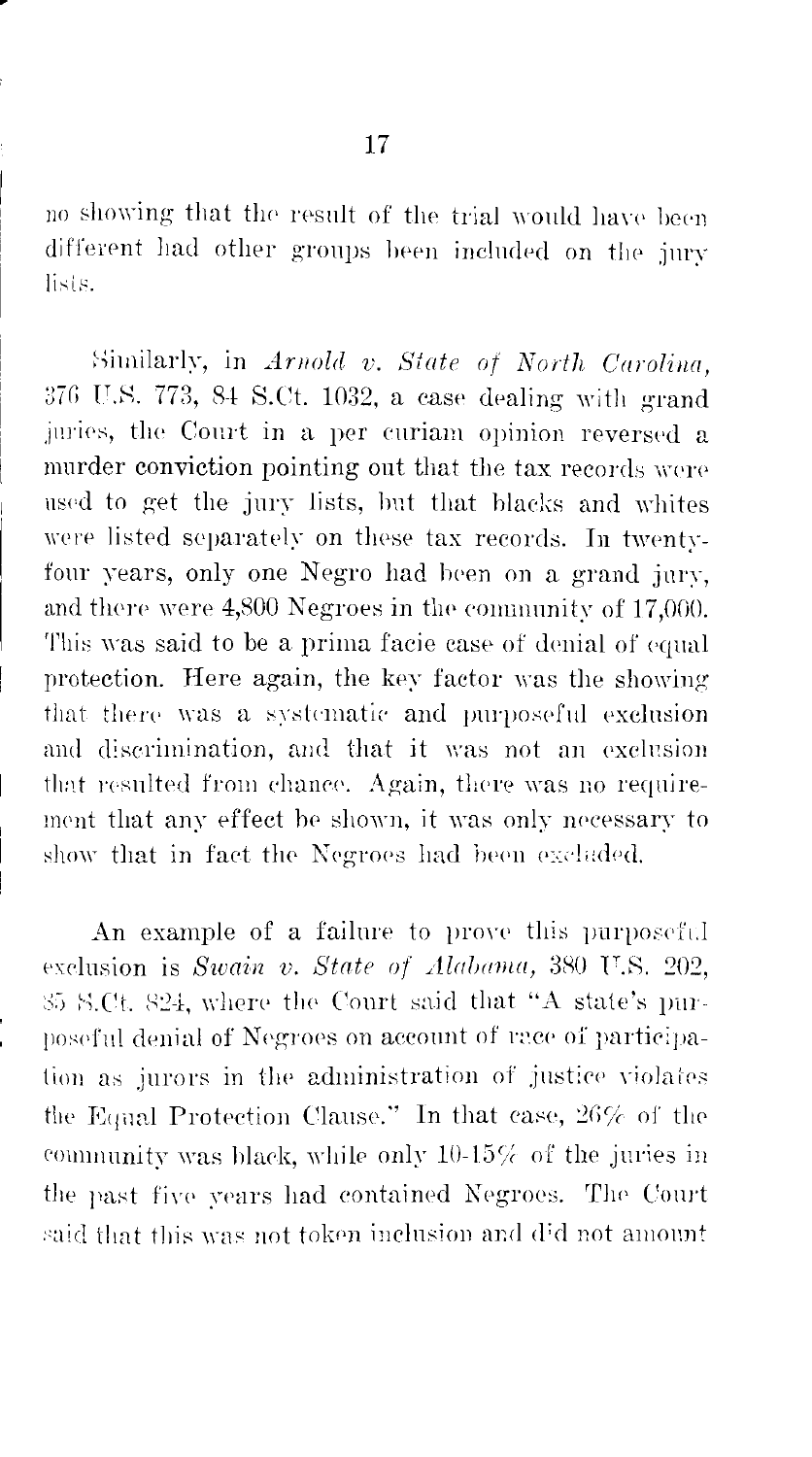to invidious discrimination under the Fourteenth Amendment. The Court found no evidence that the jury commissioner applied different standards of qualification to the black community than he did to the white community. The system was labelled "haphazard" by the Court, and was not found to be purposeful discrimination. In that case, the racial imbalance was not shown *to* be purposeful and systematic, but was possibly the result of chance, and so the Court did not find any infirmities in the system.

Two other cases, *Whitns v. State of Georgia,* 385 U.S. 545, 87 S.Ct. 643, and *Jones v. State of Georgia,* 389 U.S. 24, 88 SCt 4, illustrate again how this purposeful discrimination was shown, and add a further dimension. In *Whitus*, the Court said the burden was on the defendant in a criminal case to prove the existence of purposeful discrimination, but once a prima facie case was made, the burden shifted to the State. In that case,  $27%$  of the taxpayers were black, and under  $8\%$  of the names on the petit jury lists were black. The State offered no evidence to explain this, and so the Court held that the State did not rebut the prima facie case of the defendant. It thus appears that once the purposeful discrimination and exclusion is shown, the burden shifts *to* the State to explain it. Appellant argues that the statute itself,  $$78$ -46-17 Utah Code Ann., (1953), is a purposeful exclusion and discrimination against a class of persons, that is. non-property holders, those not appearing on the assess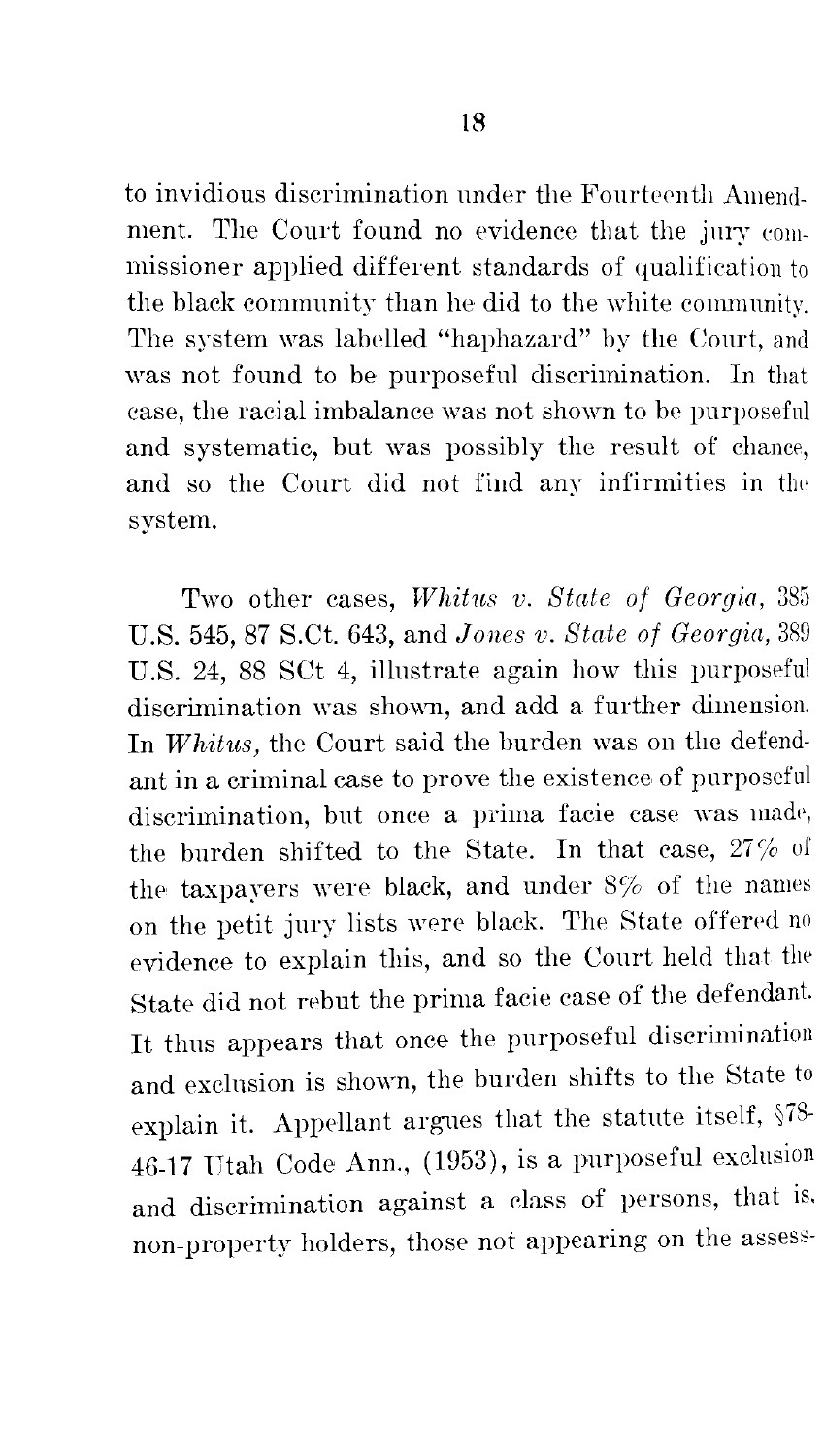ment rolls. As Hernandes v. State of Texas, 347 U.S. 475, 74 S.Ct. 667, points out: "The constitutional command forbidding intentional exclusion is not limited to Negroes. It applies to any identifiable group in the community which may be the subject of prejudice." 347 U.S. at p. 478.

Another example of a failure to sustain the burden of proving systematic exclusion, based on other than racial grounds, is *Hout v. State of Florida*, 368 U.S. 57. 82 S.Ct. 159, where the Court affirmed a second degree murder conviction of a woman by an all male jury. The defendant claimed that women would have been more understanding of her defense than men. The Court said that the Fourteenth Amendment does not entitle a defendant to a jury "... tailor made to the circumstances of the particular case, whether relative to the sex or other condition of the defendant." But, it also said that "All that is required is that the jury be indiscriminately chosen, untrammelled by arbitrary and systematic exclusions." 368 U.S. at p. 58. It is clear that appellant has no right to a "tailor made" jury, but it is equally clear that in appellant's case there has not been a jury chosen "indiscriminately ..., untrammelled by ... systematic exclusions," as the Utah statute itself systematically and arbitrarily excludes a major portion of society.

There is a case which has held that the exclusion from jury lists of a large class of citizens is reversible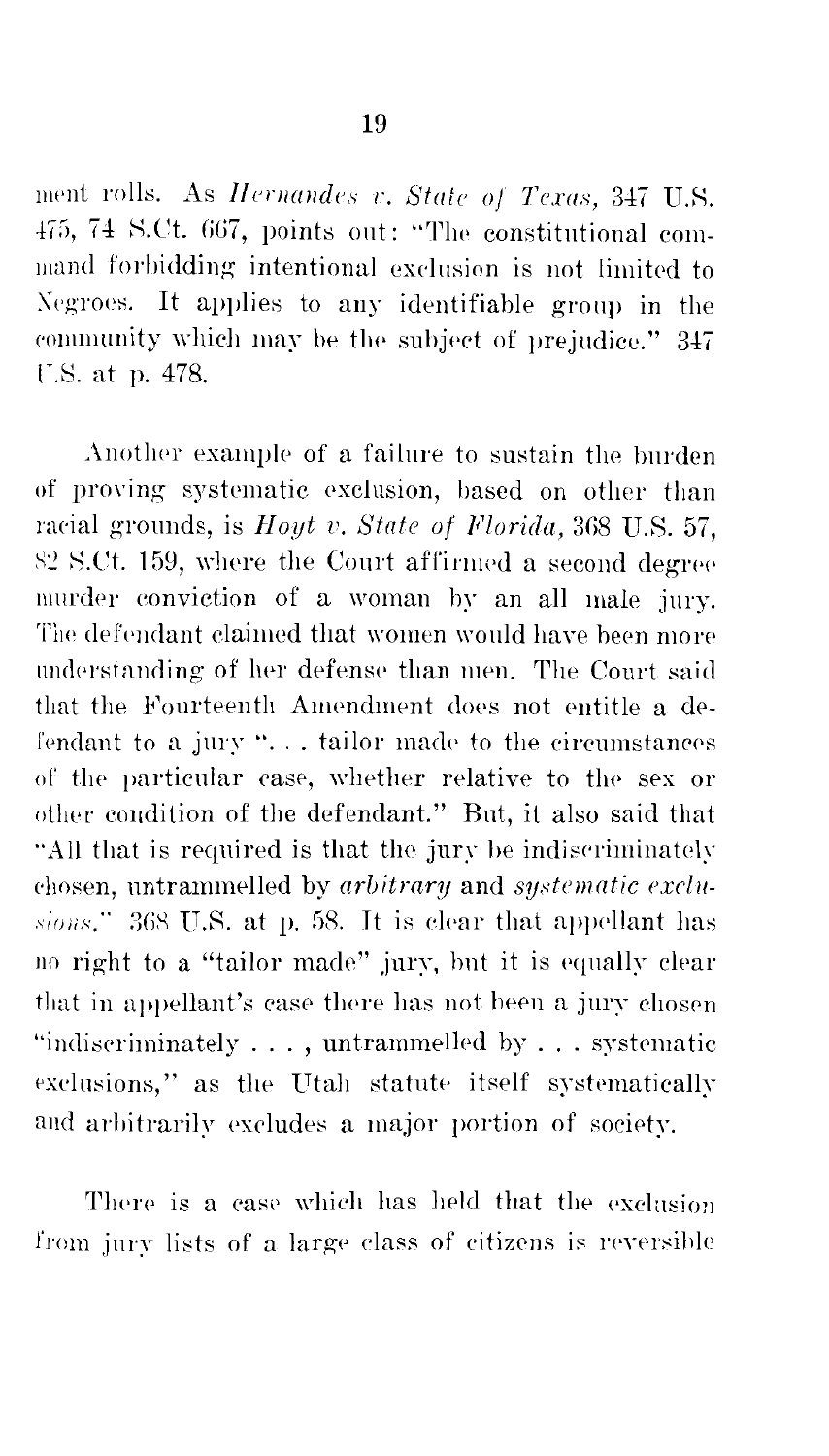error. In 1945, the Supreme Court decided Thiel  $v$ . Southern Pacific Co., 328 U.S. 217, 66 S.Ct. 984 90 L.Ed 1181. In that case, the class excluded was "daily wage earners" The Court said, 328 U.S. at p. 223: "Wage earners are a substantial portion of the community, a portion that can not be intentionally and systematically excluded in whole or in part without doing violence to the democratic nature of the jury system." Also at p. 220, it was said that: "Recognition must be given to the fact that those eligible for jury service are to be found in every stratum of society.... Jury competence is an individual rather than a group or class matter. To disregard this fact is to open the door to class distinction and discrimination which are abhorrent to demoeratic ideals of trial by jury." And at p. 223, "Were we to sanction an exclusion of this nature we would encourage whatever desires those responsible for jury selection may have to discriminate against persons of low economic and social status." It must be noted that this was a civil action, for personal injury, by a passenger against a railroad, and the plaintiff complained that the verdict against him below must be reversed because the jury was not made up of a valid cross section of the community, but only contained pro-employer types. The Court agreed with plaintiff and reversed the judgement below. It would seem that this principle would hold more strongly in a criminal matter where personal liberty is involved. Again, it should be noted that plaintiff was not required to show the effect this exclusion had on his

trial outcome, in fact, the Court said reversal was re-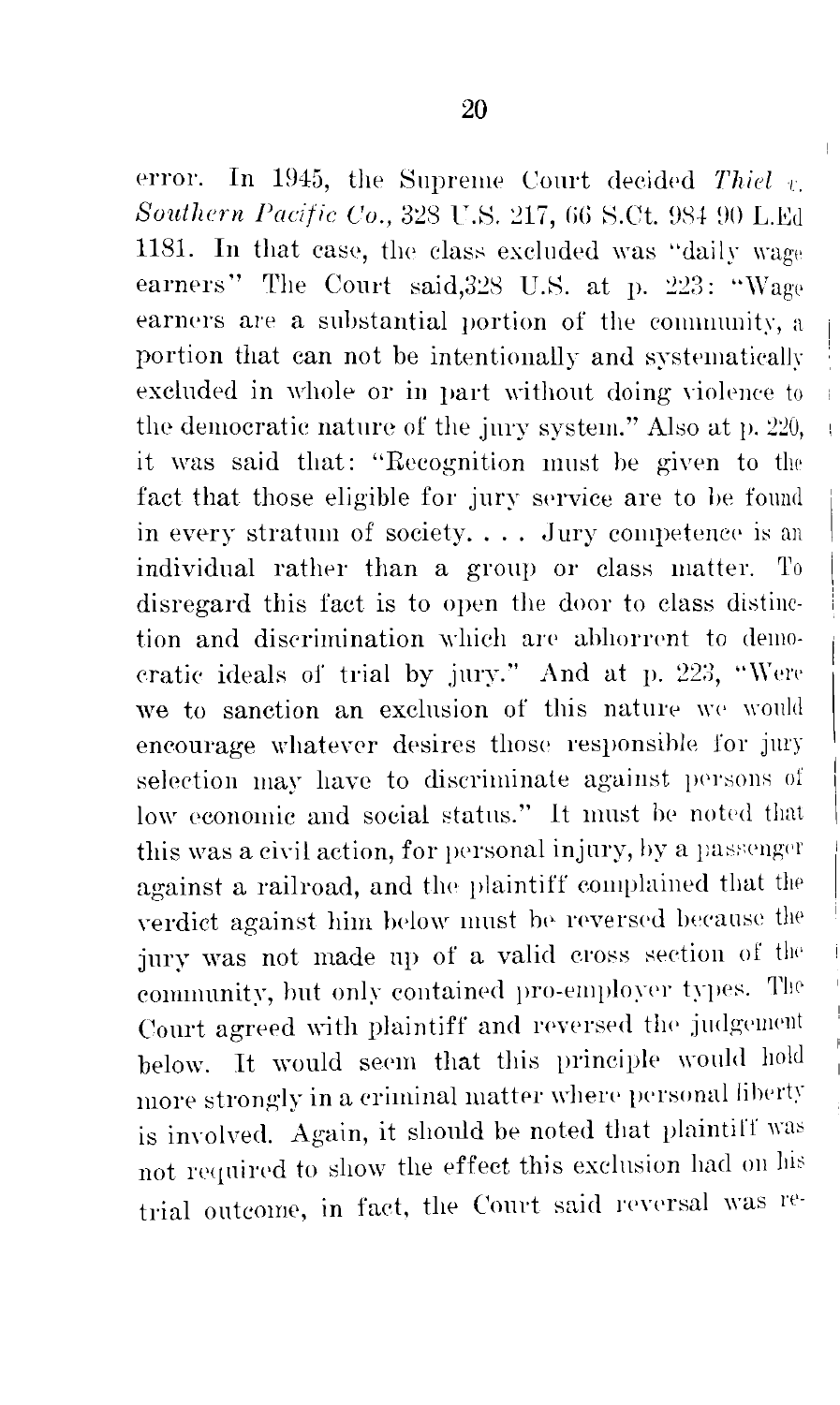quired whether or not plaintiff was prejudiced by the wrongful exclusion, or whether or not he was one of the eveluded class.

This case further solidifies the argument that once the exclusion of a group is shown, the effect of such need not be shown. In State v. Dodge, 12 Utah 2d 293, 365 P.2d 798 (1961), this court said that the fact that the judge gave intelligence tests to the jurors was error, but not reversible error, and that the judge should stay within the statute. But, this court also said, that there "was no showing that the jury that tried appellant was not a fair jury taken from a cross section of the community in which he was tried, or that the result of appellant's trial would have been different had the 'quizzes' not been given." 365 P.2d at 800. But, in *Dodge*, as in Swain and Hoyt, supra, there was no showing of the exclusion of a particular class to begin with, and so this court required a showing of the effect of the judge's actions on defendant's trial outcome, but when a prima facie case of exclusion of a particular class is made, no such showing is required, as argued above.

The Supreme Court, has, in recent bond election cases, held that groups of citizens can not be excluded from the franchise. While these cases do not deal with jury selection, they are instructive as to what a State can not do in terms of excluding groups of citizens from participating in functions that affect their lives. In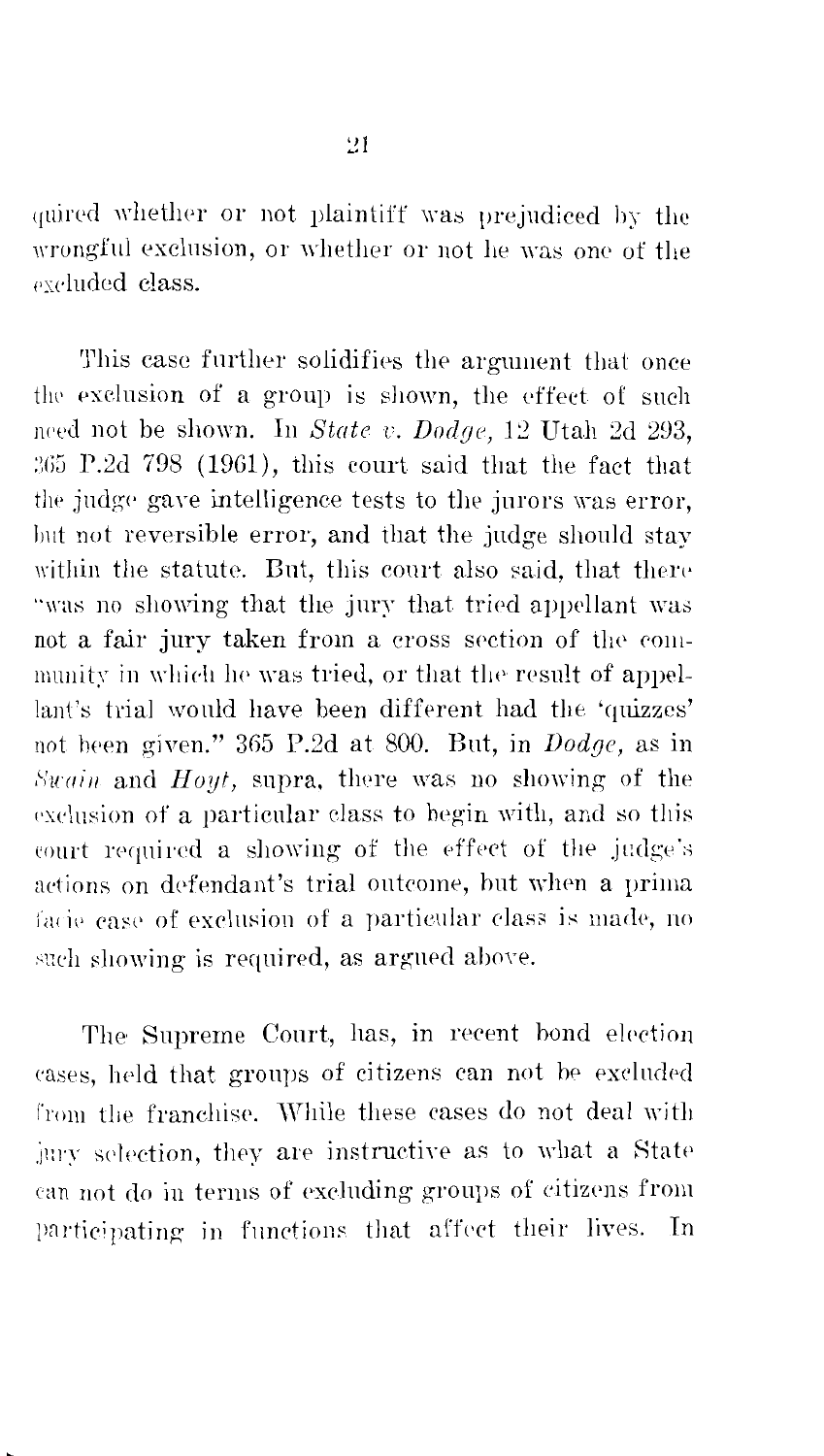*Kramer v. Union Free School District,* 395 U.8. G21, the Court held that a State can not restrict the vote in a school district election to owners and lessees of real property and parents of school children because exclusion of otherwise qualified voters was not shown to be necessary to promote a compelling state interest. While this case does not deal with jury selection, it can he persuasively argued that the State has no compelling interest in not allowing non-property holders, who are otherwise qualified to serve as jurors ,to as jury members.

In *Cipriano v. City of Houma*, 395 U.S. 701, the Court held that restricting the franchise to property taxpayers in an election on revenue bonds violated the Equal Protection Clause of the Fourteenth Amendment, because the non-property holders were effected by the revenue bonds as much as the property holders were. Likewise, in the case of jury service, non-property holders are effected by the makeup of a jury which may try them just as much as a property holder is so effected.

A similar holding as in *Cipriano, supra* is *City oj*  Phoenix v. Kolodziejski, 38 Law Week 4597, which held that the franchise cannot be restricted to property holders in a general obligation bond election, because the difference between the two classes is not substantial enough to justify excluding the latter, even though possible property holders did have a different interest than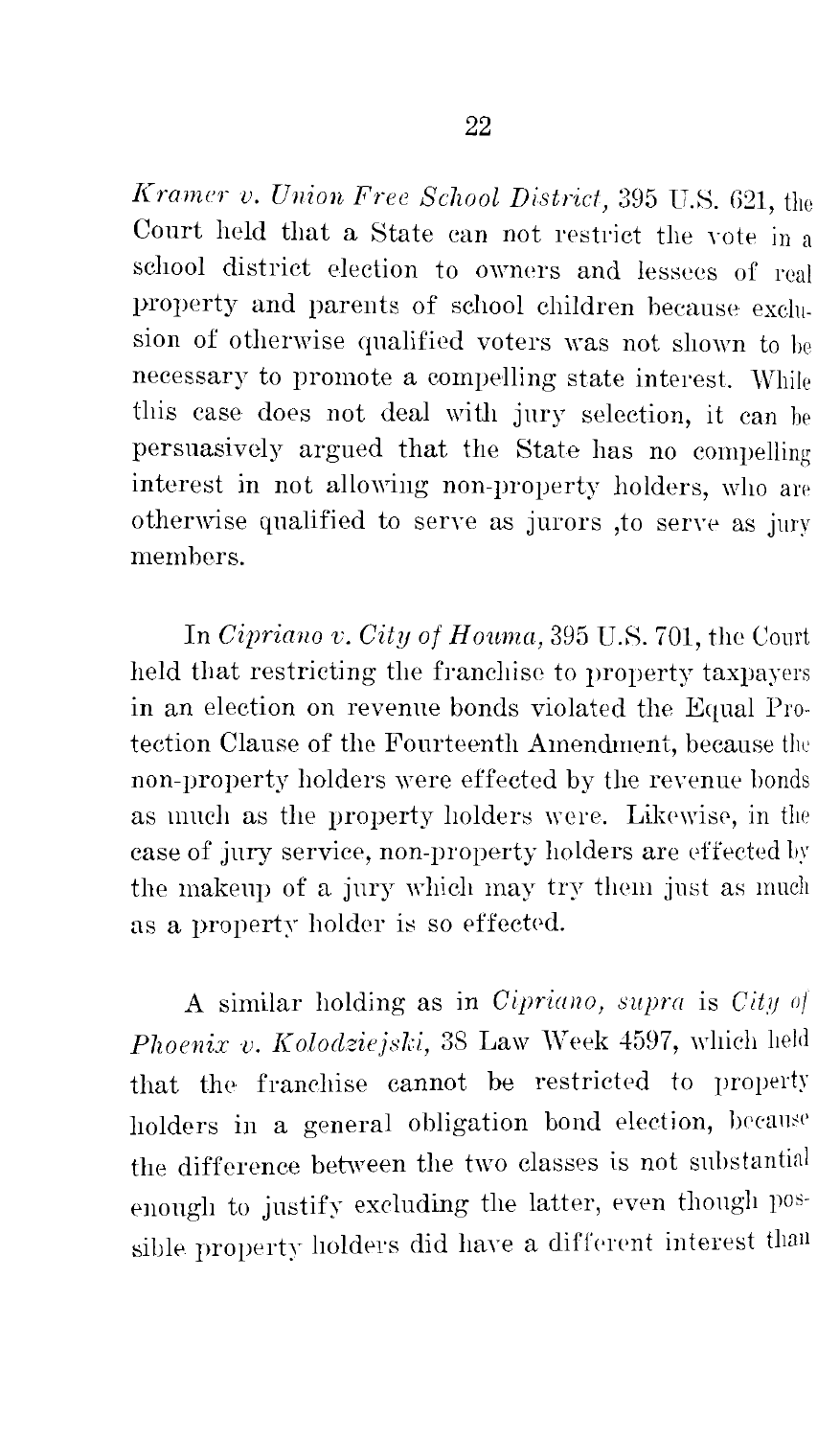non-property holders. Here again, as in the case of jury selection, both of these classes would seem to have an identical interest, and that would be to be tried by a jury that was a true cross section of the community and the result of this, a fair trial.

Holding the franchise in certain elections and inclusion on the list of people eligible for jury service, whether these function be considered duties, privileges, or rights, are not unrelated activities when the criteria that relates them is that all qualified persons should be treated alike.

In Carter v. Jury Commission of Greene County, 90 S.Ct. 518, 24 L.Ed.2d 549, there was a class action by a group of Negroes, alleging racial discrimination in jury selection. The Court held for defendants, and denied the affirmative relief sought by plaintiffs, but the Court said, 64 L.Ed.2d, at p. 557: "Whether jury service be deemed a right, privilege, or a duty, the State may no more extend it to some of its citizens or deny it to others on racial grounds than it may invidiously discriminate in offering and withholding the elective franchise."

There seems to be no reason why in place of the word "racial" in *Carter*, supra, the concepts of "nonproperty holder" and "young person who is a qualified voter" could not be substituted, for surely none of these labels make a person incompetent for jury service. Be-